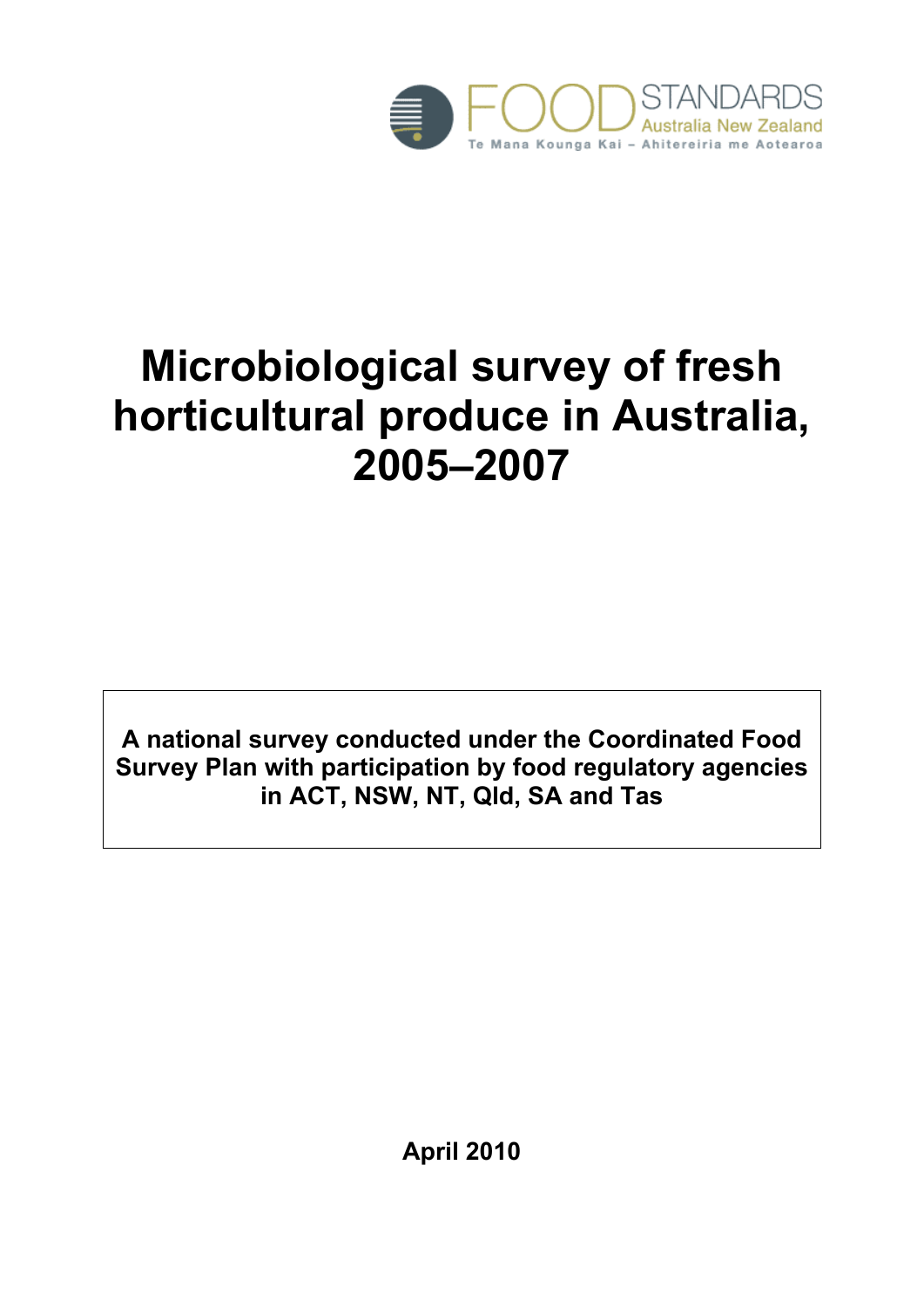## **Executive summary**

Food Standards Australian New Zealand (FSANZ) was the lead agency for a national coordinated survey of the prevalence of microbiological contamination in fresh horticultural produce. The survey collected samples from three points in the horticultural produce supply chain: from the field, at the farm gate and at retail; with the exception of seed sprouts which were collected prior to germination, at the end of the production line and at retail.

Six states and territories across Australia (ACT, NSW, NT, QLD, SA and TAS) were involved in this survey. The survey was undertaken as part of the Coordinated Food Survey Plan of the Implementation Sub-Committee (ISC) of the Food Regulation Standing Committee. A total of 369 samples were analysed, comprised of 134 lettuce samples, 113 seed sprout samples, 105 strawberry samples, 15 parsley samples, and 2 basil samples. The samples were collected during the period of October 2005 to July 2007 and analysed for the presence of *Escherichia coli*, verocytotoxin producing *E. coli* (VTEC) or specifically for *E. coli* O157:H7, *Listeria* spp., *Listeria monocytogenes*, *Salmonella* spp. and faecal coliforms.

The presence of pathogenic bacteria on the fresh produce sampled was very low – no pathogens were detected on the majority samples. However, VTEC was detected on one seed sprout sample at the end of production and on one field parsley sample. *L. monocytogenes* was detected on two farm gate and two retail strawberry samples. *Salmonella* was detected on one field strawberry sample.

While limited by the sample size, this survey provides a snap shot of the microbiological contamination of selected fresh horticultural produce at the time of sampling (2005–2007). It confirms that infrequent contamination of fresh produce with potentially harmful bacteria can occur, reiterating the importance for industry and consumers to follow general advice on the safe production, preparation and handling (e.g. washing and refrigeration) of these products.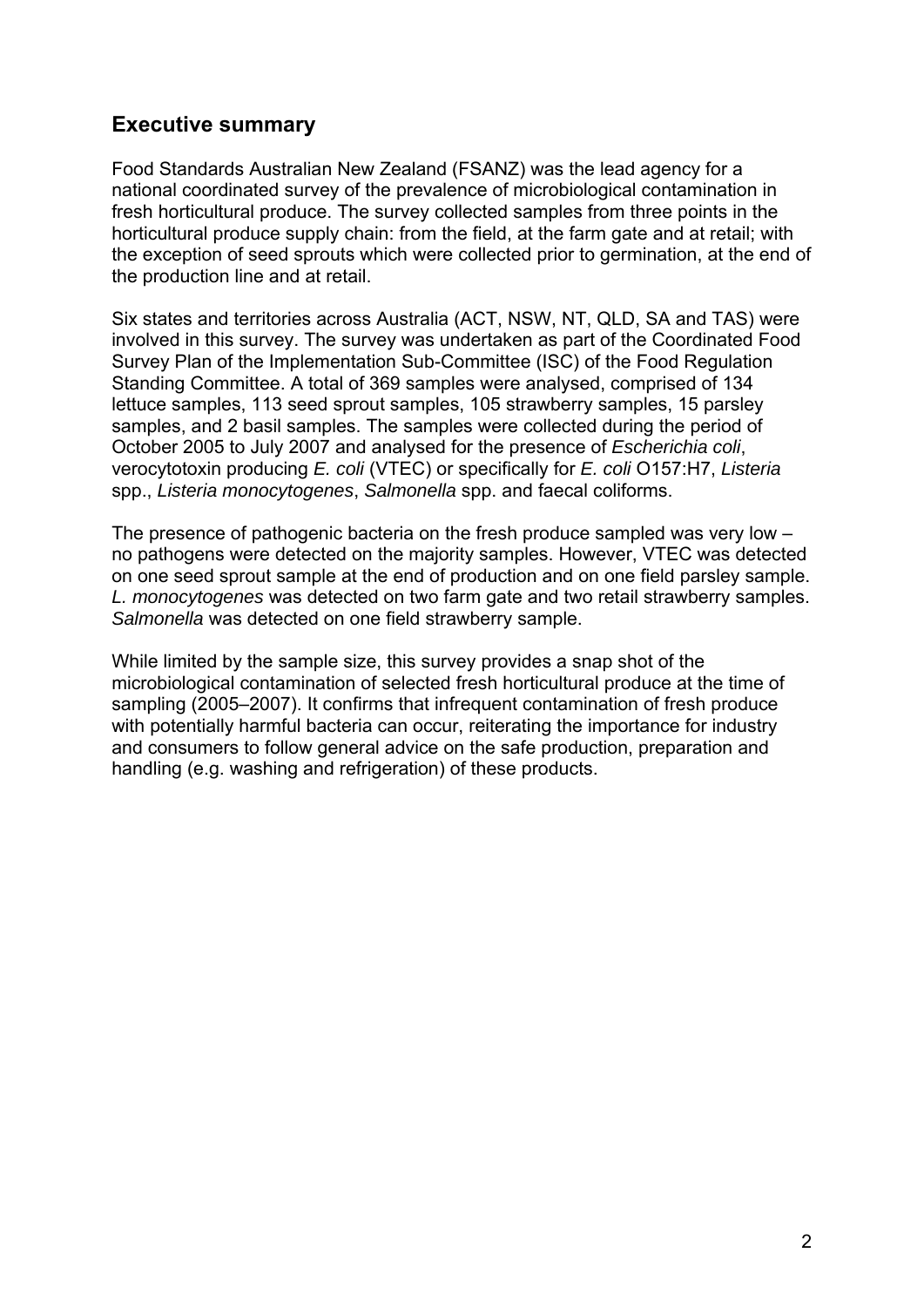# **Table of Contents**

| Microbiological Contamination of Fresh Horticultural Produce  9                                                                         |  |
|-----------------------------------------------------------------------------------------------------------------------------------------|--|
|                                                                                                                                         |  |
|                                                                                                                                         |  |
|                                                                                                                                         |  |
|                                                                                                                                         |  |
|                                                                                                                                         |  |
|                                                                                                                                         |  |
| Attachment 1: Reported Foodborne Outbreaks Associated with Consumption of<br>Fresh Horticultural Produce in Australia (1991 to 2007) 15 |  |
| Attachment 2: Sampling Instructions Given to Participants 17                                                                            |  |
|                                                                                                                                         |  |
| Attachment 4: Other Australian Surveillance Activities Examining the<br>Microbiological Quality of Fresh Horticultural Produce 23       |  |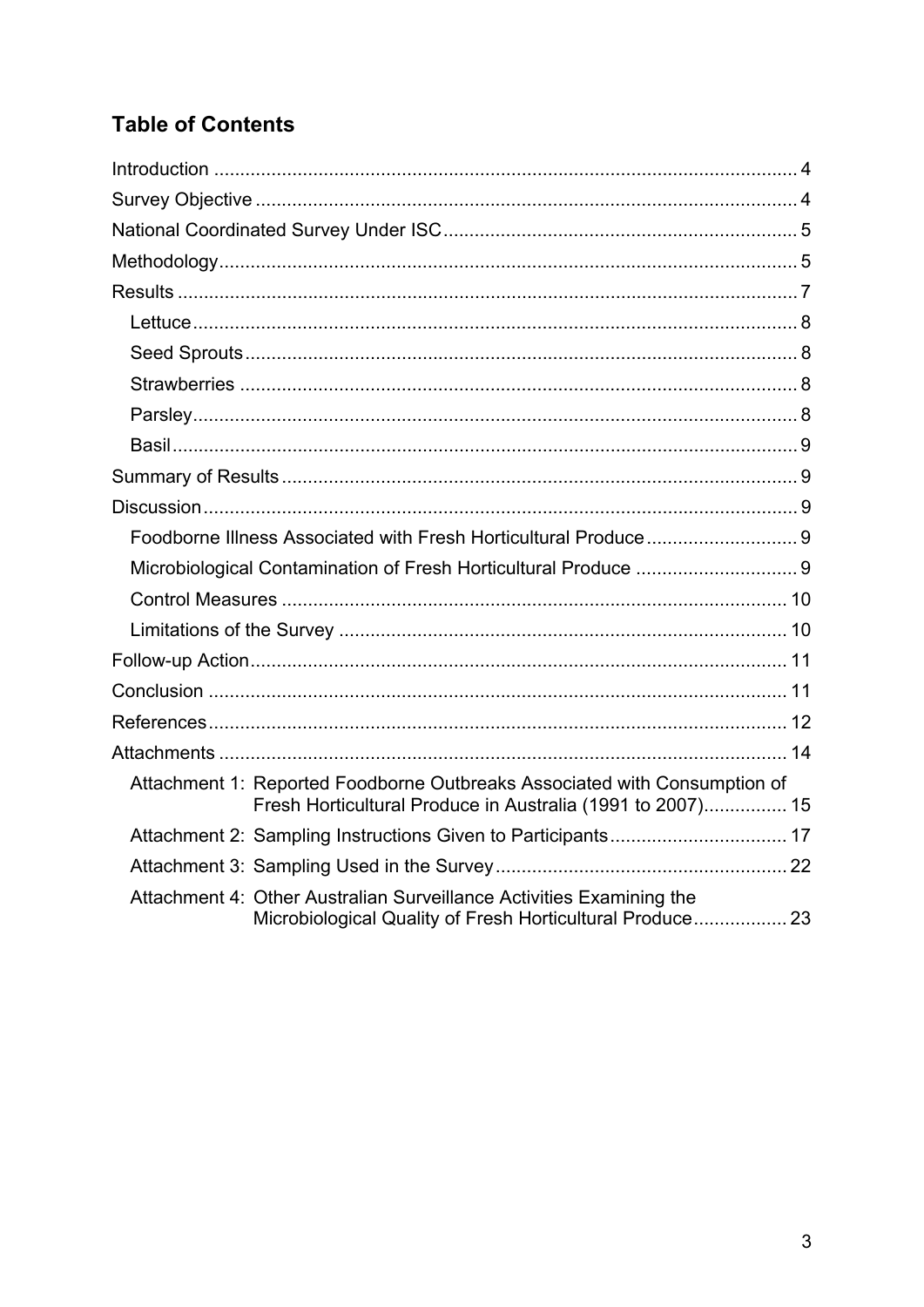# **Introduction**

Fresh fruit and vegetables are an important component of the Australian diet. In 1998/1999 Australians consumed 135kg of fruit and 162kg of vegetables per person per year. This was a 20% increase in fruit consumption and an 8% increase in vegetable consumption from 1988/1989. Consumption is expected to have increased further since 1998/1999 due to national programs promoting fruit and vegetable daily intake (DAFF, 2009; Department of Health WA, 2005).

Outbreaks of foodborne illness have been attributed to consumption of fruit and vegetables in Australia (see Attachment 1) and around the world. The incidence of foodborne illness associated with fresh produce is increasing. In the United States the number of reported outbreaks attributed to fresh produce has greatly increased from only 1% of foodborne disease cases in the 1970's to 12% by the 1990's (Sivapalasingam *et al*., 2004). This increase may be due to: improved epidemiology, surveillance and detection methodology; changes in production, processing and distribution practices in the fresh horticulture industry; and/or the presence and prevalence of emerging pathogens (Bassett and McClure, 2008). The increases seen in fruit and vegetable consumption may also be a contributing factor to this identified rise in outbreaks.

The *Australia New Zealand Food Standards Code* does not prescribe microbiological limits for the commodities analysed in this study other than a requirement for the absence of *Salmonella* in 25g for cultured seeds and grains (bean sprouts, alfalfa etc) (Standard 1.6.1). The FSANZ guidelines for the microbiological examination of ready-to-eat foods view the presence of pathogenic strains of *Escherichia coli* and Salmonella spp. and ≥10<sup>2</sup> cfu/g<sup>1</sup> of *Listeria monocytogenes* as potentially hazardous. It should be noted that these guidelines do not cover 'raw fruits and vegetables that are intended for hulling, peeling or washing by the consumer'. However, the commodities in this study do not require hulling or peeling and may/may not be washed prior to consumption. As such, the FSANZ guidelines are relevant to the commodities examined in this study and suggest acceptable levels of microorganisms in fresh produce.

# **Survey Objective**

Food Standards Australian New Zealand (FSANZ) led this national Australian survey of microbiological contamination of selected fresh horticultural produce under the Implementation Sub-Committee (ISC) Coordinated Food Survey Plan. The aim of this survey was to gather information on the prevalence and level of contamination of fresh horticultural produce through the farm-to-table food chain in Australia.

This survey was presented and agreed to at the ISC Workshop in Adelaide in May 2004. The survey was placed on the ISC Coordinated Food Survey Plan and this 3 year rolling plan was endorsed by ISC in July 2004. The survey was planned and conducted in accordance with the goals of the Coordinated Food Survey Plan set out

1

 $\frac{1}{1}$  cfu/g (colony forming units per gram)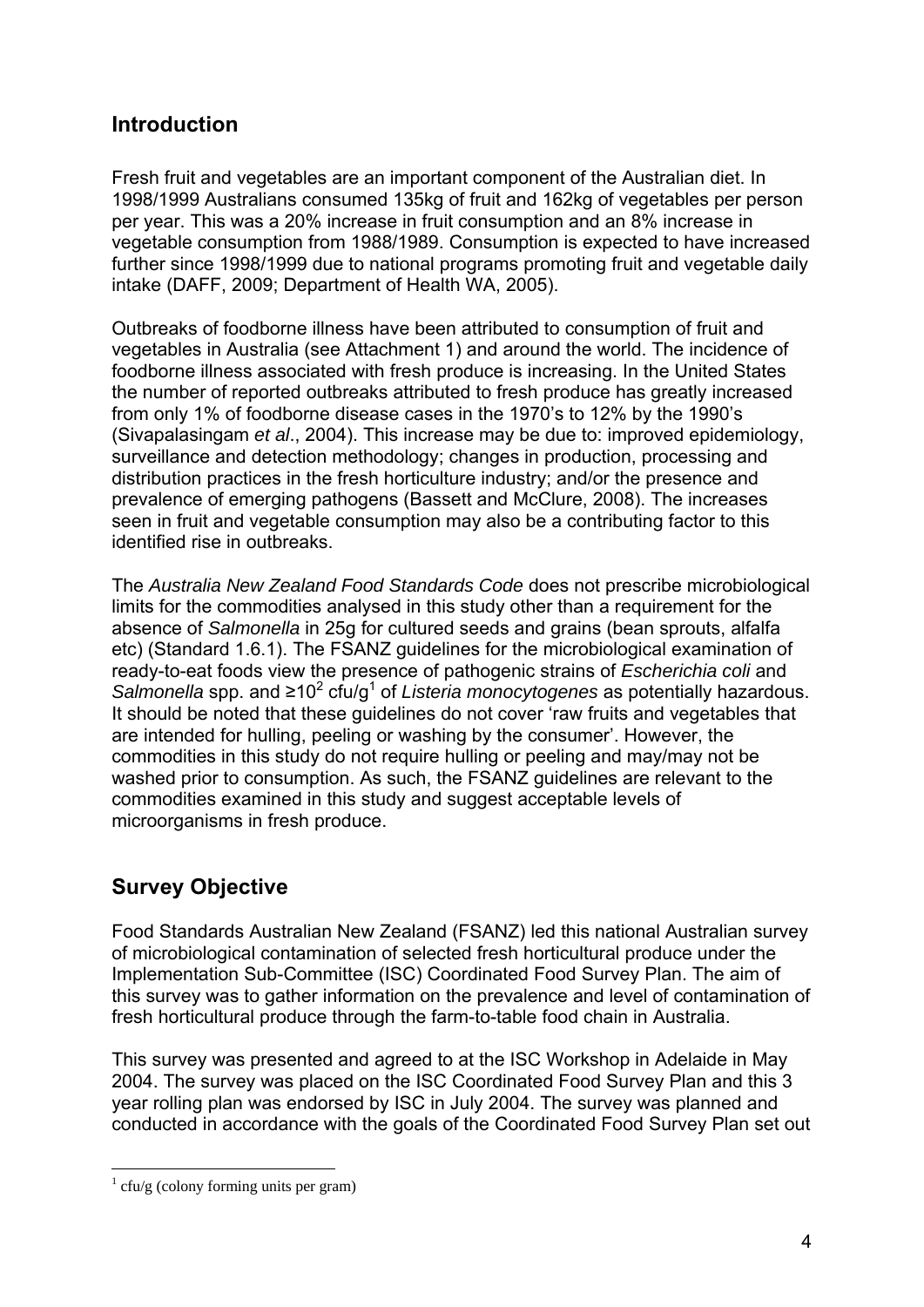in the document 'Protocol and Strategy for the Establishment and Operation of a Coordinated Food Survey Plan'.

This survey will support other activities coordinated through the ISC Workplan. Under component 1 of the ISC workplan this survey relates to the project on enhancing linkages between human, food and animal surveillance. Under component 6 of the ISC workplan, the survey will inform the development of an implementation plan for the production of safe seed sprouts, and the development of risk management measures for seed sprouts. This involves identifying hazards throughout the chain and implementing control measures to maximise public health and safety.

# **National Coordinated Survey Under ISC**

On 30 October 2003 the Food Regulation Standing Committee's Implementation Sub-Committee (ISC) agreed to the development of a 'Coordinated Food Survey Plan' for the Australian jurisdictions, food regulatory partners and New Zealand. This was in recognition that there were significant advantages in implementing agreed national survey priorities in a prospective and coordinated manner. ISC agreed to the conduct of a nationally coordinated microbial survey of fresh horticultural produce in Australia during 2005-2007.

# **Methodology**

The participating jurisdictions in the survey were:

- Australian Capital Territory Department of Health
- New South Wales Food Authority
- Northern Territory Department of Health and Families
- Queensland Department of Health
- South Australia Department of Health
- Tasmania Department of Health and Human Services

The survey analysed a total of 369 samples of fresh horticultural produce including 134 lettuce samples, 113 seed sprout samples, 105 strawberry samples, 15 parsley samples, and 2 basil samples. Samples were collected during the period October 2005 to July 2007.

Three sampling points were investigated in this survey:

- In the field (before harvesting, sampled where the produce was grown)
- At the farm gate (sampled after the produce had been harvested)
- At retail (sampled at retail stores)

The exception was seed sprouts, which were sampled as:

- Seeds prior to germination
- Sprouts at the end of production line
- Sprouts at retail sale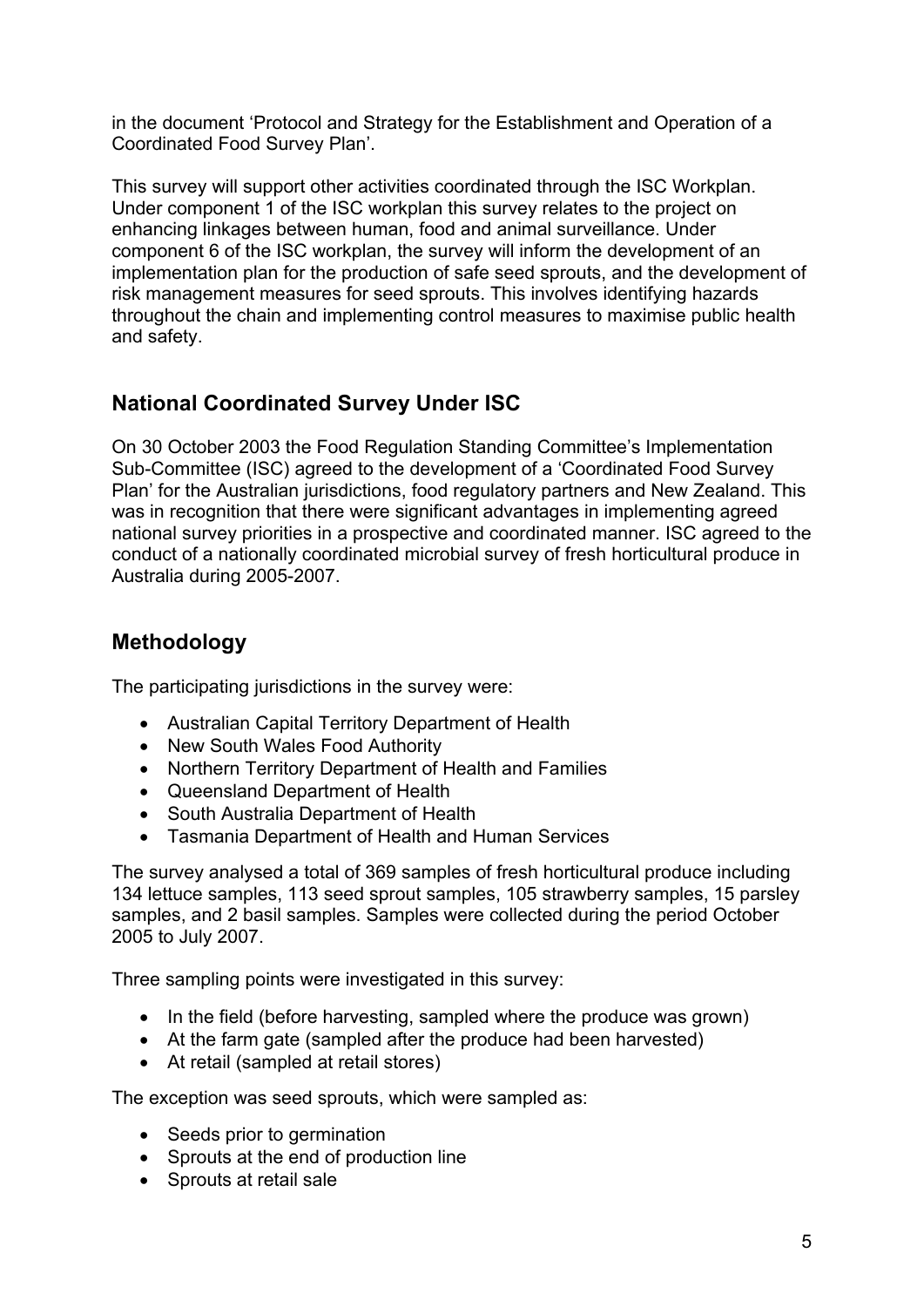Some samples were also collected of sprout irrigation water.

All samples were bagged separately, stored below 7°C and transported directly to the laboratory for microbiological testing. Australian Standard methods (where available) were used to test for the presence of *E. coli*, *E. coli* O157:H7, verocytotoxin producing *E. coli* (VTEC), *Listeria* spp*., L. monocytogenes*, *Salmonella*  spp*.* and faecal coliforms. Faecal coliforms and *E. coli* were also enumerated. Samples were collected by participating jurisdictions and the data was collated by FSANZ. See Attachment 2 for the detailed sampling instructions used in the survey, including the preferred analytical test methods.

Some samples were tested for the presence of the VTEC toxin rather than specifically for *E. coli* O157:H7 (*E. coli* O157:H7 is a VTEC organism). This data has been presented separately as samples tested for *E. coli* O157:H7 and samples tested for VTEC. As not all samples were tested for each pathogen, the number of samples tested is reported in the data table.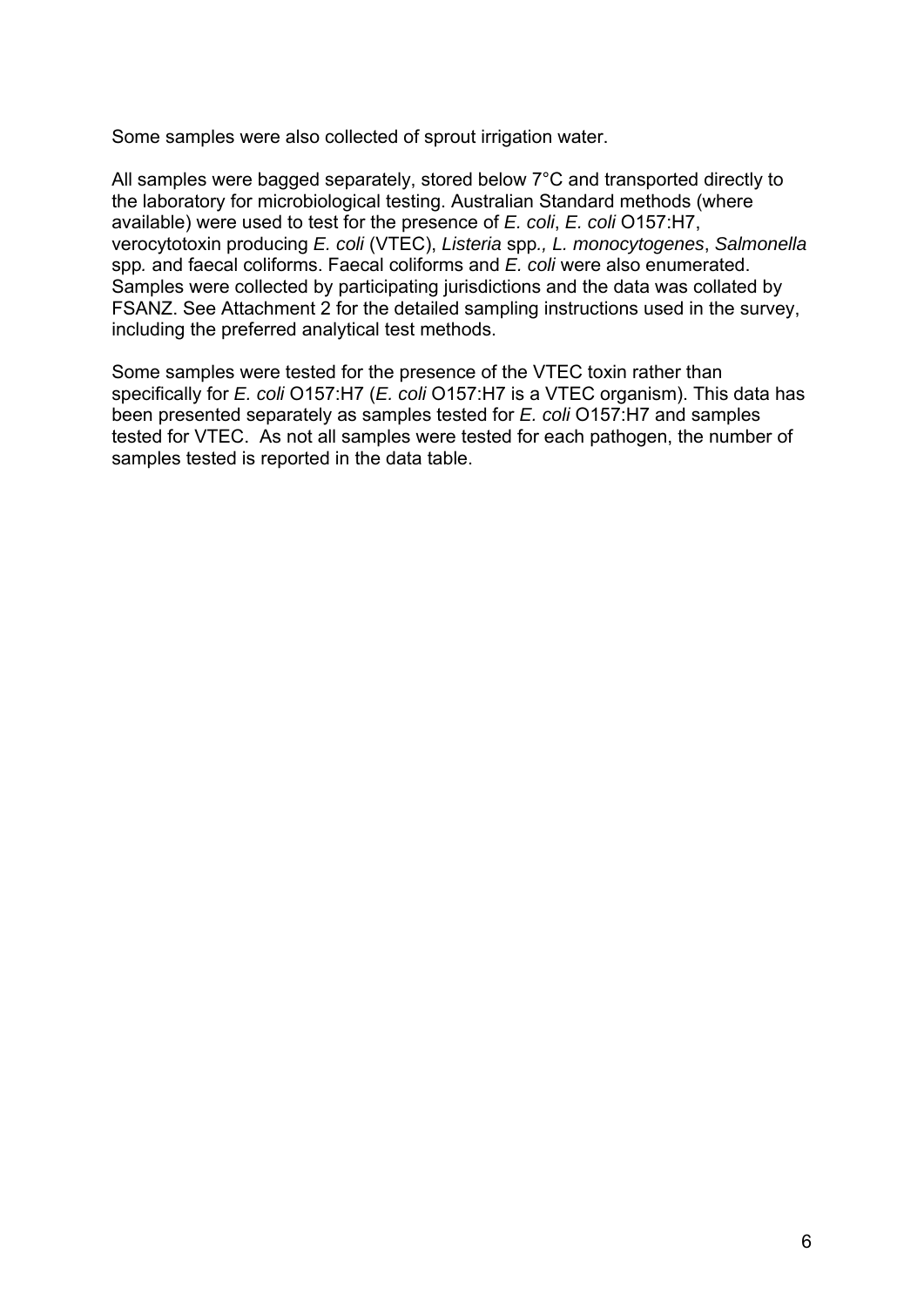## **Results**

# **Table 1: Summary of the Microbiological Status of Australian Horticultural Products Sampled**

Results are provided as: number of positive samples (number of samples tested)

| <b>Produce</b>      |                                  | E. coli (MPN $\geq$ 3/g) | E. coli 0157:H7 | <b>VTEC</b>  | <b>Salmonella</b> | Listeria   | L. monocytogenes |
|---------------------|----------------------------------|--------------------------|-----------------|--------------|-------------------|------------|------------------|
| Lettuce             | Field                            | $0(n=37)$                | $0(n=28)$       | $0(n=9)$     | $0(n=37)$         | $0(n=31)$  | $0(n=37)$        |
|                     | Farm gate                        | $0($ n=19)               | $0($ n=19)      | <b>NT</b>    | $0($ n=19)        | $0($ n=10) | $0($ n=19)       |
|                     | Retail                           | 4 (n=78)                 | 0 $(n=60)$      | $0(n=9)$     | $0(n=78)$         | $0(n=72)$  | $0(n=78)$        |
|                     | <b>Total</b>                     | $4(n=134)$               | $0($ n=107)     | $0($ n=18)   | $0($ n=134)       | $0(n=113)$ | $0(n=134)$       |
| <b>Seed sprouts</b> | Seeds prior to<br>germination    | $0(n=13)$                | $0(n=4)$        | $0(n=9)$     | $0(n=13)$         | $0(n=13)$  | $0(n=13)$        |
|                     | Sprouts at end of<br>production  | 4 $(n=34)$               | 0 $(n=24)$      | 1 $(n=10)$   | 0 $(n=34)$        | 0 $(n=24)$ | 0 $(n=34)$       |
|                     | Retail                           | $3(n=54)$                | $0(n=37)$       | $0(n=8)$     | $0(n=54)$         | $2(n=48)$  | $0(n=54)$        |
|                     | Water                            | $2(n=12)$                | $0(n=1)$        | <b>NT</b>    | $0(n=3)$          | $0(n=3)$   | $0(n=3)$         |
|                     | <b>Total</b>                     | $9(n=113)$               | $0($ n=66)      | 1 ( $n=27$ ) | $0(n=104)$        | $2(n=88)$  | $0(n=104)$       |
| <b>Strawberries</b> | Field                            | $5(n=31)$                | $0(n=28)$       | $0(n=3)$     | $1(n=31)$         | $0(n=27)$  | $0(n=31)$        |
|                     | Farm gate                        | $2(n=22)$                | $0($ n=19)      | $0(n=3)$     | $0(n=22)$         | $2(n=19)$  | $2(n=22)$        |
|                     | Retail                           | $2(n=52)$                | $0($ n=49)      | $0(n=3)$     | $0(n=52)$         | $2(n=48)$  | $2(n=52)$        |
|                     | <b>Total</b>                     | $9($ n=105)              | $0($ n=96)      | $0(n=9)$     | 1 $(n=105)$       | $4(n=94)$  | $4(n=105)$       |
| <b>Parsley</b>      | Field                            | $0(n=3)$                 | <b>NT</b>       | 1 $(n=3)$    | $0(n=3)$          | $0(n=3)$   | $0(n=3)$         |
|                     | Farm gate                        | $0(n=3)$                 | <b>NT</b>       | $0(n=3)$     | $0(n=3)$          | $0(n=3)$   | $0(n=3)$         |
|                     | Retail                           | 1 $(n=9)$                | $0(n=3)$        | $0(n=3)$     | $0(n=9)$          | $0(n=6)$   | $0(n=9)$         |
|                     | <b>Total</b>                     | 1 $(n=15)$               | $0(n=3)$        | $1(n=9)$     | $0(n=15)$         | $0(n=12)$  | $0(n=15)$        |
| <b>Basil</b>        | Retail                           | 1 $(n=2)$                | $0(n=1)$        | <b>NT</b>    | $0(n=2)$          | $0(n=2)$   | $0(n=2)$         |
|                     | <b>Total</b>                     | $1(n=2)$                 | $0(n=1)$        | <b>NT</b>    | $0(n=2)$          | $0(n=2)$   | $0(n=2)$         |
|                     |                                  |                          |                 |              |                   |            |                  |
|                     | Total number of positive samples | 24 (n=369)               | $0(n=273)$      | $2(n=63)$    | $1(n=360)$        | $6(n=309)$ | $4(n=360)$       |

MPN (Most Probable Number); NT (not tested); n (number of samples tested)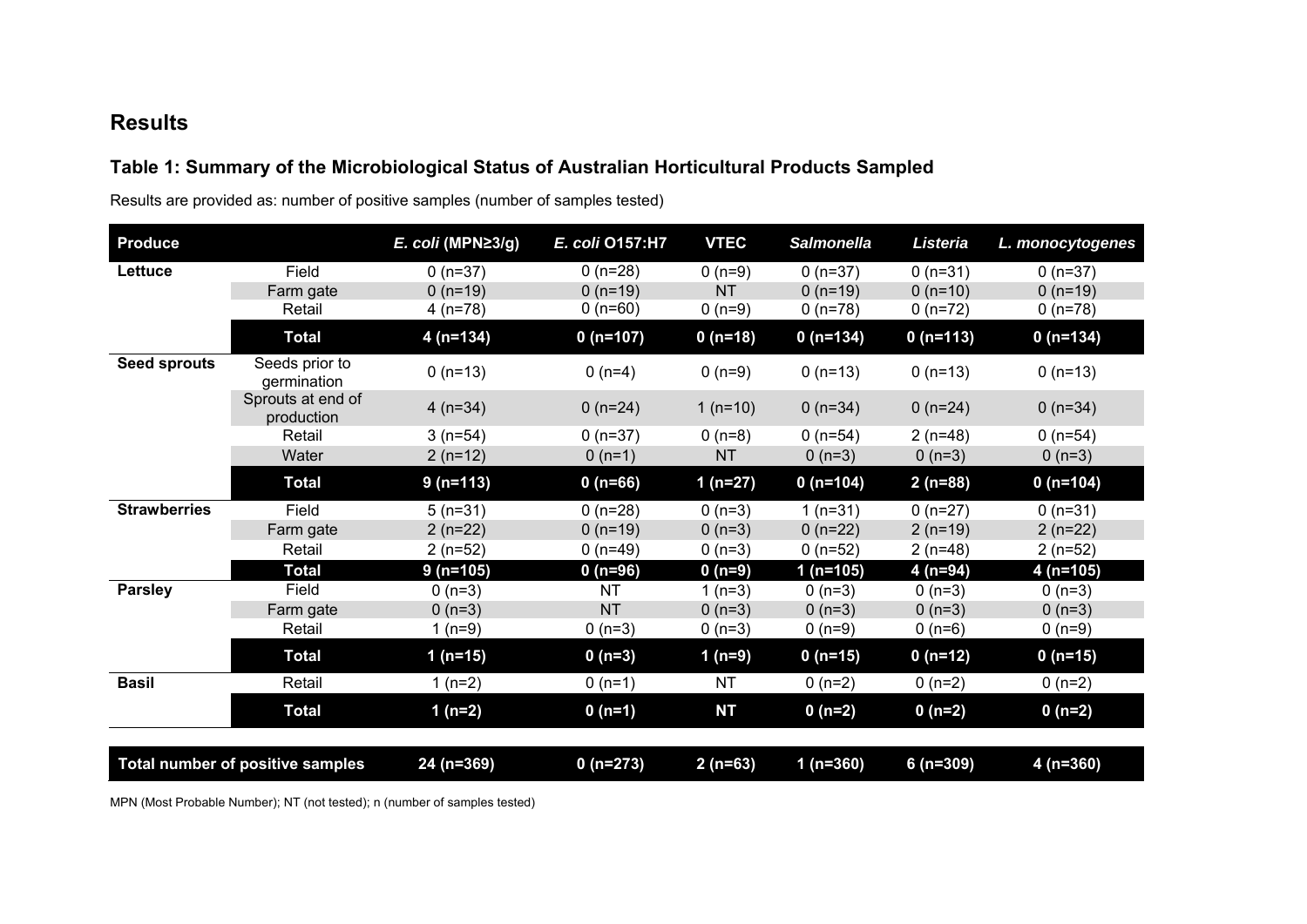## *Lettuce*

A total of 134 lettuce samples were tested for microbiological contamination. Various types of lettuce were sampled: butter (n=15), coral (n=18), cos (n=19), iceberg  $(n=26)$ , mignonette  $(n=14)$ , oak  $(n=24)$  and others  $(n=18)$ .

There were no pathogens detected on the lettuce samples and generic *E. coli* was only detected in retail samples (see Table 1). Generic *E. coli* was detected in four samples with levels between 3 - >1100 MPN/g.

## *Seed Sprouts*

A total of 113 seed sprout samples were collected, including 12 sprout irrigation water samples. Various types of seed sprouts were sampled: alfalfa (n=40), bean  $(n=7)$ , broccoli  $(n=3)$ , mung bean  $(n=22)$ , onion  $(n=5)$ , pea  $(n=2)$ , sprout mix  $(n=7)$ and snow pea (n=15). Irrigation water was collected from a range of seed sprouts: alfalfa ( $n=5$ ), bean ( $n=3$ ), broccoli ( $n=1$ ), mung bean ( $n=1$ ), onion ( $n=1$ ) and sprout mix (n=1).

One sample of broccoli sprouts sampled at the end of the production line had detectable levels of VTEC and two samples of snow pea sprouts taken at retail had detectable levels of *Listeria* spp. (no *L. monocytogenes* was detected). No *Salmonella* spp. were detected in any of the seed sprout samples tested. Generic *E. coli* was detected in nine samples with levels between 3 – 7900 MPN/g.

## *Strawberries*

A total of 105 strawberry samples were tested for microbial contamination. Pathogens and generic *E. coli* were detected in samples taken from all stages of production: in the field, at the farm gate and at retail (see Table 1).

*Salmonella* Warrigul was detected in one field strawberry sample; this sample also had an elevated generic *E. coli* level. *L. monocytogenes* was detected in four of the strawberry samples. Two of these samples were collected at the farm gate and they were both from the same packing shed. The other two *L. monocytogenes* positive samples were taken at retail and were from a common grower. *Listeria* enumeration was performed on the four positive samples, with <100 cfu/g *Listeria* spp. detected for all four samples. No *E. coli* O157:H7 or VTEC were detected in any of the strawberry samples. Generic *E. coli* was detected in nine samples with levels between 3 - >1600 MPN/g.

## *Parsley*

A total of 15 parsley samples were collected at various stages during production. VTEC was detected in one curly parsley sample from the field and generic *E. coli* was detected in one retail sample at a level of 3.6 MPN/g. No *Listeria* or *Salmonella* were detected in any of the samples (see Table 1).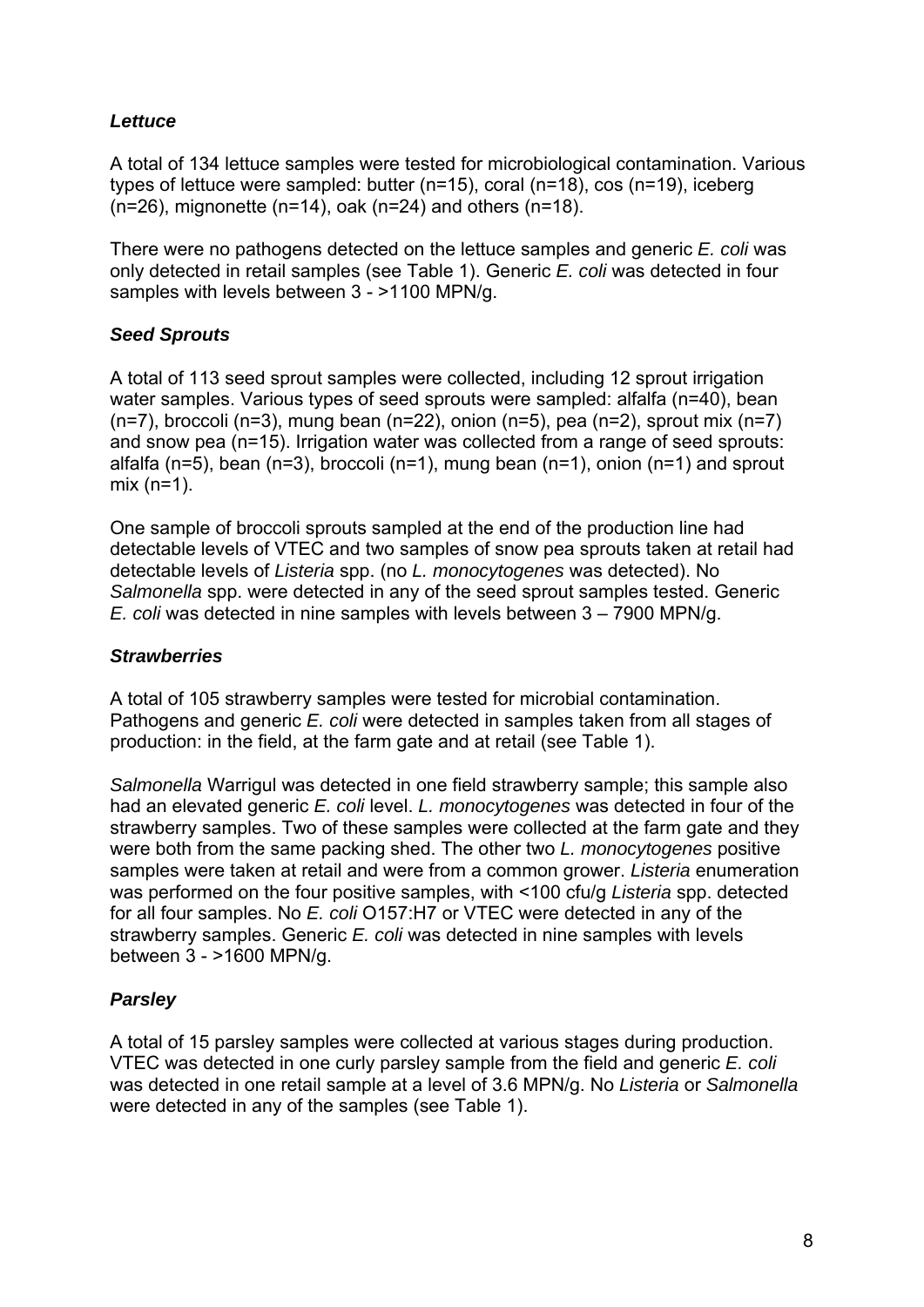## *Basil*

Only two samples of basil were tested for microbiological contamination, both taken at retail (see Table 1). Generic *E. coli* was detected in one sample at a level of 23 MPN/g.

# **Summary of Results**

The microbiological quality of 369 fresh horticultural produce samples was assessed for the presence of *E. coli* (including VTEC and specifically *E. coli* O157:H7*)*, *Listeria* (including *L. monocytogenes*), *Salmonella* and faecal coliforms.

Two VTEC positive samples (seed sprout and parsley), four *L. monocytogenes* positive samples (all strawberries) and one *Salmonella* positive sample (strawberries) were identified in this study. For strawberries, pathogenic contamination was found in samples taken from all stages along the produce supply chain. For seed sprouts, pathogens were detected after sprouting and at retail. No pathogen contamination was detected for lettuce.

# **Discussion**

## *Foodborne Illness Associated with Fresh Horticultural Produce*

Contaminated fresh horticultural produce has been identified as a vehicle for human foodborne illness. Pathogenic bacteria can survive for extended periods on fresh produce and some fresh produce support bacterial growth (NACMCF, 1999). As fresh produce is generally not cooked prior to consumption, contaminated produce presents a food safety risk to consumers.

In the period from 1991 to 2007 there were 15 outbreaks in Australia associated with the consumption of fresh produce (see Attachment 1 for further details). Numerous international outbreaks have also been reported involving fresh produce, including lettuce, raspberries, spinach, spring onions and tomatoes (Bassett and McClure, 2008; Heaton and Jones, 2008).

## *Microbiological Contamination of Fresh Horticultural Produce*

While limited by the sample size, this survey provides a snap shot of the microbiological contamination of selected fresh horticultural produce at the time of sampling (2005 – 2007). The low level of prevalence indicates that microbial contamination with pathogenic organisms, whilst uncommon, is a possibility in the Australian market.

This survey identified the presence of VTEC in seed sprouts and parsley and *L. monocytogenes* and *Salmonella* in strawberries. The presence of enteric pathogens such as VTEC and *Salmonella* could result from contamination in the field (from manure, contaminated water, livestock, wild animals and birds) or harvesting (from cross-contamination of equipment or farm workers). Both pathogenic *E. coli*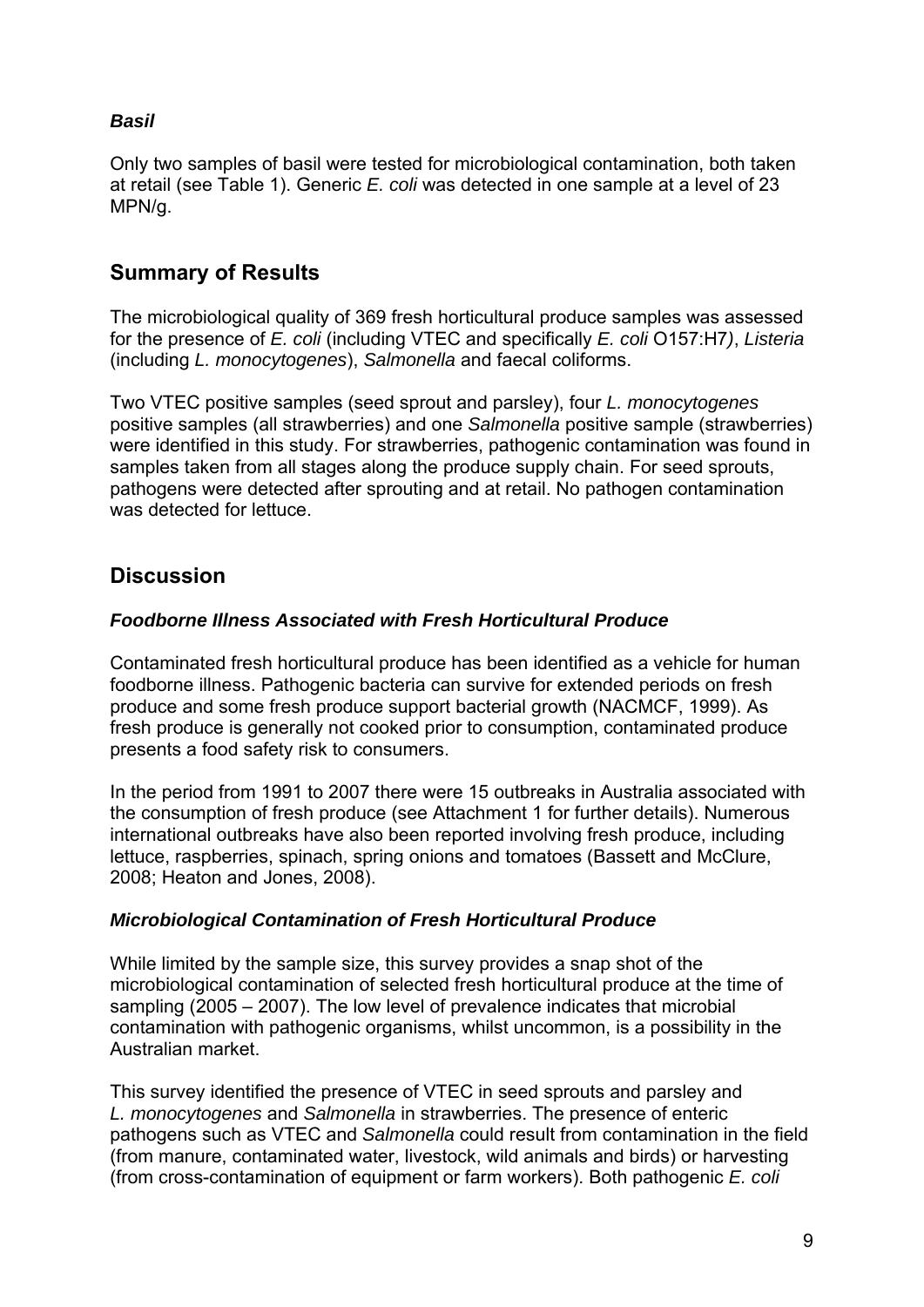and *Salmonella* have been associated with recent outbreaks due to contaminated fresh produce (Bassett and McClure, 2008; Heaton and Jones, 2008). *Listeria* is a ubiquitous environmental contaminant found on/in plants, animals, insects, humans, soil and water sources (Sutherland *et al*., 2003). However, the significance of its presence on fresh produce is unclear. A cluster of cases of listeriosis due to consumption of fruit salad has been reported (NSW Health, 2000), however the contamination may have occurred during processing.

## *Control Measures*

Temperature control, washing and use of sanitising agents such as chlorine are standard practice in the horticultural industry. However these procedures often have limited efficacy, especially when the organism may be attached by a bio-film and/or internalised via broken or cut tissue (Beuchat, 1996; Beuchat and Ryu, 1997; Harris *et al*., 2003; Johnston *et al*., 2005; Solomon *et al*., 2002). Other mitigation strategies have been suggested to reduce the likelihood of fresh horticultural produce contamination. These include UV treatment, bacteriophages, irradiation, modified atmosphere packaging and gas flushing with carbon dioxide (Bialka and Demirci, 2007; Mahmoud and Linton, 2008; Niemira, 2007; Pao *et al*., 2004; USDA, 2008). However, a one-size-fits-all solution is difficult to obtain due to each fruit and vegetable possessing different characteristics and inherent risks.

Other studies looking at pathogens in horticultural produce both in Australia and overseas suggests that appropriate control measures by industry may include good agricultural and manufacturing practices, minimising cross contamination opportunities and controlling the temperature of fresh horticultural produce. Also, consumers should be advised to wash all fresh produce prior to consumption. It is recommended that consumers follow the FSANZ Listeria factsheet $2$  when consuming fresh horticultural produce.

## *Limitations of the Survey*

Various Australian microbiological surveys of fresh produce have previously been undertaken (see Attachment 4). These earlier surveys identified a low prevalence of pathogens with the majority of sampling only performed at retail. This current survey sampled at three different points along the horticulture produce chain. Unfortunately the same samples were not traced through the supply chain; instead, random samples were taken at the different sampling points. Therefore if a sample was found to be positive for a pathogen at one point it was not possible to trace the sample back and find the initial point of contamination. Also, due to the low sample numbers (n=3) it could not be determined if the VTEC positive curly parsley sample was an abnormality. This result does provide evidence suggesting that parsley has the potential to be contaminated with VTEC.

Of great importance to the horticultural industry, but not tested in this study, is the potential for viruses to contaminate fresh produce. Viruses such as Norovirus and Hepatitis A can potentially be transmitted to fresh produce through contaminated

 $\overline{c}$ <sup>2</sup> http://www.foodstandards.gov.au/newsroom/factsheets/factsheets2005/listeriacommonlyaske3115.cfm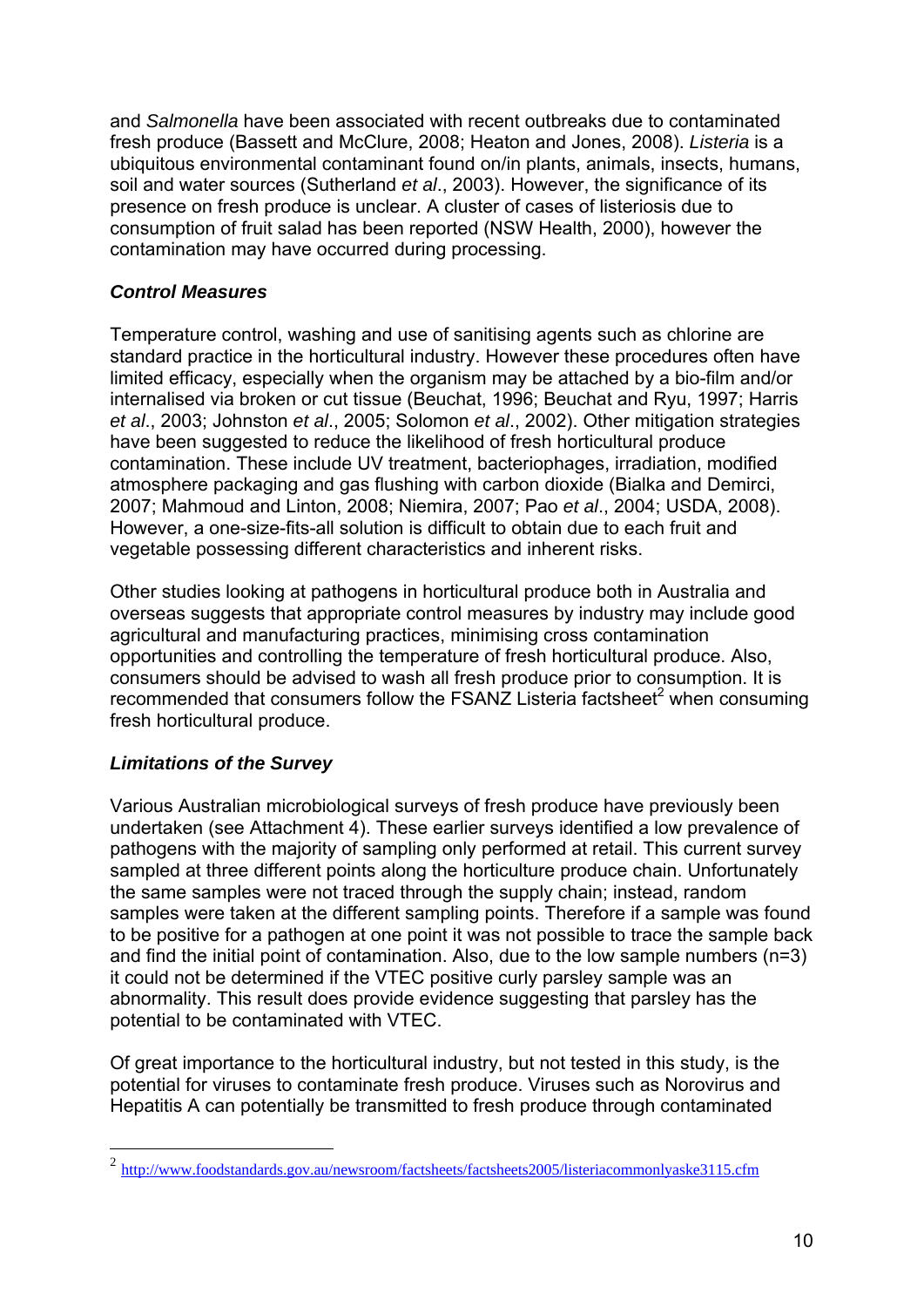water and handling and have been implicated in past foodborne illness outbreaks associated with fresh produce (Seymour and Appleton, 2001).

# **Follow-up Action**

Overall, this small survey revealed that microbiological contamination in fresh horticultural products available in Australia is low. However, infrequent contamination with VTEC, *L. monocytogenes* and *Salmonella* was observed in some produce.

As samples were collected and analysed in each participating jurisdiction, any followup action was conducted by the relevant jurisdiction in which the sample was collected. The follow-up action involved contacting the farmer or producer involved (where possible) so they could review their production and handling practices.

With the *Salmonella* positive strawberry sample, manure used during strawberry production was implicated as the likely source. Further testing carried out on strawberries grown with manure did not detect any *Salmonella*. Since the sampling period, the production system has been changed and manure is no longer used, which will alleviate this problem in the future. The *Salmonella* positive batch of strawberries was used in jam as this involved heat treatment. This heat treatment would kill any *Salmonella* present on the strawberries, rendering the product safe for human consumption.

Following on from the VTEC positive seed sprout sample, jurisdictional requirements for sprout producers were revised. These revised requirements include performing a pre-screening test on all batches of seeds in which spent irrigation water from a test bath of seeds must be free from *Salmonella.* A follow-up survey was performed by the jurisdiction on seed sprouts and this survey did not detect VTEC in any samples.

Since this survey was undertaken a number of measures have been put in place by the fresh produce industry and jurisdictions to enhance the microbiological safety of these products. More recent surveys of particular sectors of this industry have found even lower levels of microbiological contamination.

# **Conclusion**

The results from this survey provide an overview of the prevalence of pathogen contamination of fresh horticultural produce (represented by lettuce, seed sprouts, strawberries, parsley and basil) in Australia during the sampling period of 2005– 2007. Whilst the number of samples taken was limited and the detection of contamination in these samples infrequent, this survey indicates that pathogen contamination of fresh produce can occur. The factors that contribute to fresh produce contamination would need to be further investigated when risk management measures are considered.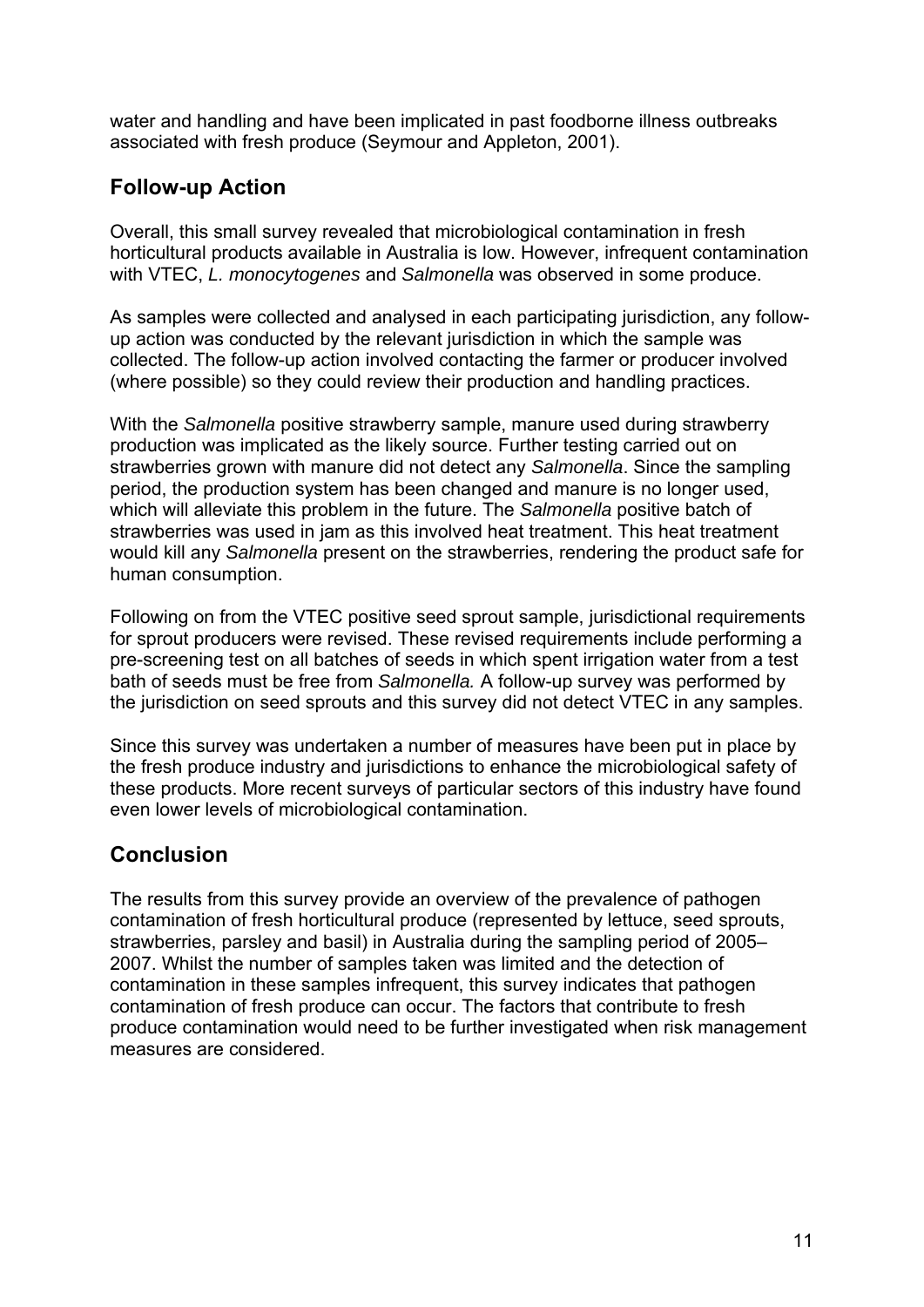# **References**

Bassett, J. and McClure, P. (2008) A risk assessment approach for fresh fruits. *J Appl Microbiol*  104(4):925-943.

Beuchat, L.R. (1996) Pathogenic microorganisms associated with fresh produce. *J Food Prot*  59(2):204-216.

Beuchat, L.R. and Ryu, J.-H. (1997) Produce handling and processing practices: special issue. *Emerg.Infect Dis* 3(4):459-465.

Bialka, K.L. and Demirci, A. (2007) Efficacy of aqueous ozone for the decontamination of Escherichia coli O157:H7 and Salmonella on raspberries and strawberries. *J Food Prot.* 70(5):1088-1092.

DAFF (2009) *Australian food statistics 2008*. Australian Government Department of Agriculture, Fisheries and Forestry, Canberra.

Department of Health WA (2005) *Microbiological quality of fruit and vegetables in Western Australian retail outlets*.

Harris, L.J., Farber, J.N., Beuchat, L.R., Parish, M.E., Suslow, T.V., Garrett, E.H. and Busta, F.F. (2003) Outbreaks associated with fresh produce: Incidence, growth, and survival of pathogens in fresh and fresh-cut produce. *Comprehensive Reviews in Food Science and Food Safety* 2(s1):78-141.

Heaton, J.C. and Jones, K. (2008) Microbial contamination of fruit and vegetables and the behaviour of enteropathogens in the phyllosphere: a review. *J Appl Microbiol* 104(3):613-626.

Johnston, L.M., Jaykus, L.A., Moll, D., Martinez, M.C., Anciso, J., Mora, B. and Moe, C.L. (2005) A field study of the microbiological quality of fresh produce. *J Food Prot* 68(9):1840-1847.

Mahmoud, B.S.M. and Linton, R.H. (2008) Inactivation kinetics of inoculated Escherichia coli O157 : H7 and Salmonella enterica on lettuce by chlorine dioxide gas. *Food Microbiology* 25(2):244-252.

NACMCF. (1999) Microbiological safety evaluations and recommendations on fresh produce. *Food Control* 10:117-143.

Niemira, B.A. (2007) Relative efficacy of sodium hypochlorite wash versus irradiation to inactivate Escherichia coli O157:H7 internalized in leaves of Romaine lettuce and baby spinach. *J Food Prot.*  70(11):2526-2532.

NSW Health. (2000) Infectious diseases, NSW: March 2000. *NSW Public Health Bulletin* 11(3):41-43.

Pao, S., Randolph, S.P., Westbrook, E.W. and Shen, H. (2004) Use of bacteriophages to control Salmonella in experimentally contaminated sprout seeds. *Journal of Food Science* 69(5):M127-M130.

Seymour, I.J. and Appleton, H. (2001) Foodborne viruses and fresh produce. *J Appl Microbiol* 91:759- 773.

Sivapalasingam, S., Friedman, C.R., Cohen, L. and Tauxe, R.V. (2004) Fresh produce: a growing cause of outbreaks of foodborne illness in the United States, 1973 through 1997. *J Food Prot*  67(10):2342-2353.

Solomon, E.B., Yaron, S. and Matthews, K.R. (2002) Transmission of Escherichia coli O157:H7 from contaminated manure and irrigation water to lettuce plant tissue and its subsequent internalization. *Appl Environ Microbiol* 68(1):397-400.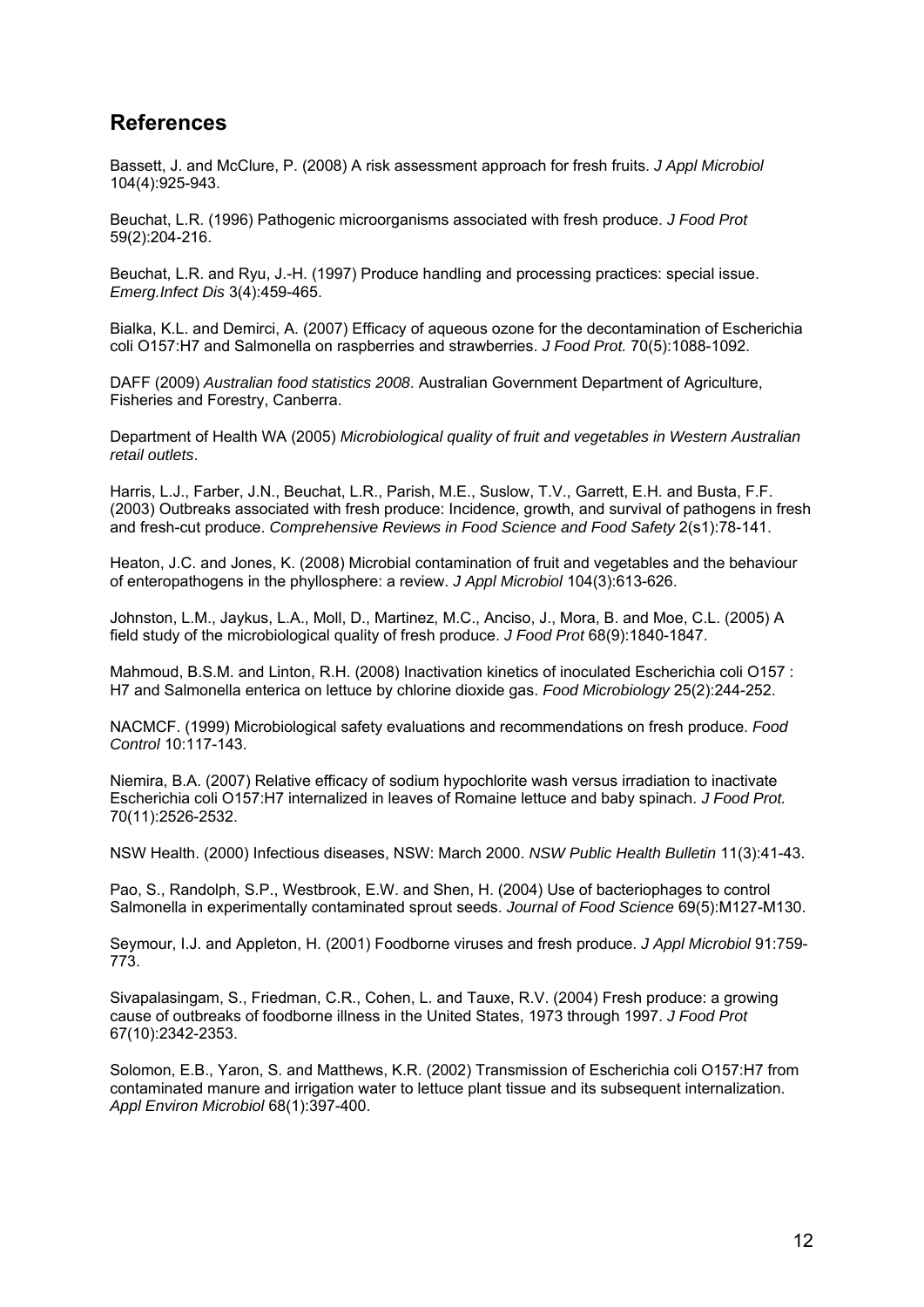Sutherland, P.S., Miles, D.W. and Laboyrie, D.A. (2003) *Listeria monocytogenes*. In: Hocking, A.D. eds. *Foodborne microorganisms of public health significance*. Australian Institute of Food Science and Technology (NSW Branch, Food Microbiology Group), Waterloo DC, NSW, Australia, pp. 381- 443.

USDA (2008) *Research Project: Decontamination of Fresh Produce with Cold Plasma*. http://www.ars.usda.gov/research/projects/projects.htm?ACCN\_NO=409114. Accessed on 6 May 2008.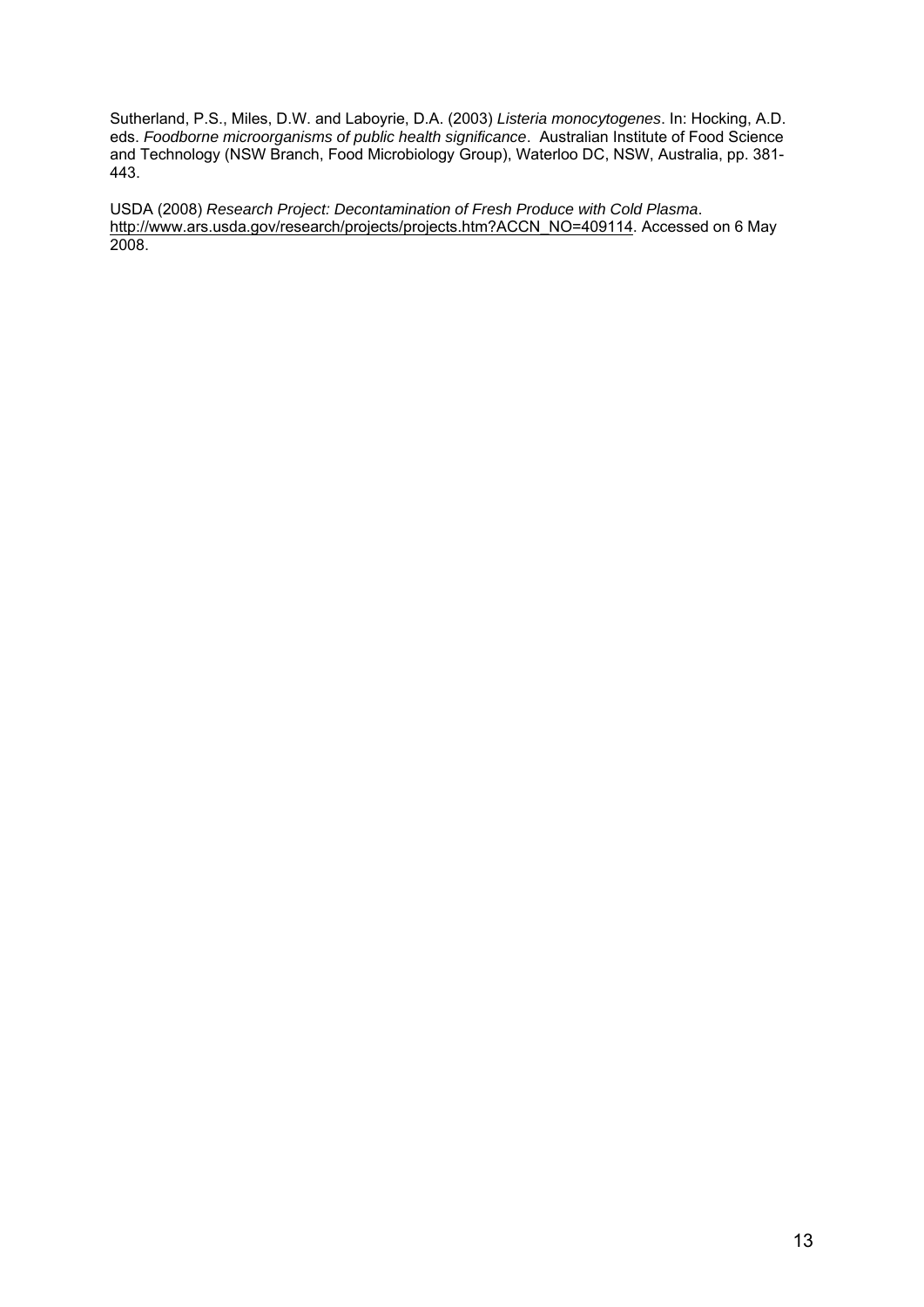# **Attachments**

- **Attachment 1:** Reported Foodborne Outbreaks Associated with Consumption of Fresh Horticultural Produce in Australia (1991 to 2007)
- **Attachment 2:** Sampling Instructions Given to Participants
- **Attachment 3:** Sampling Used in the Survey
- **Attachment 4:** Other Australian Surveillance Activities Examining the Microbiological Quality of Fresh Horticultural Produce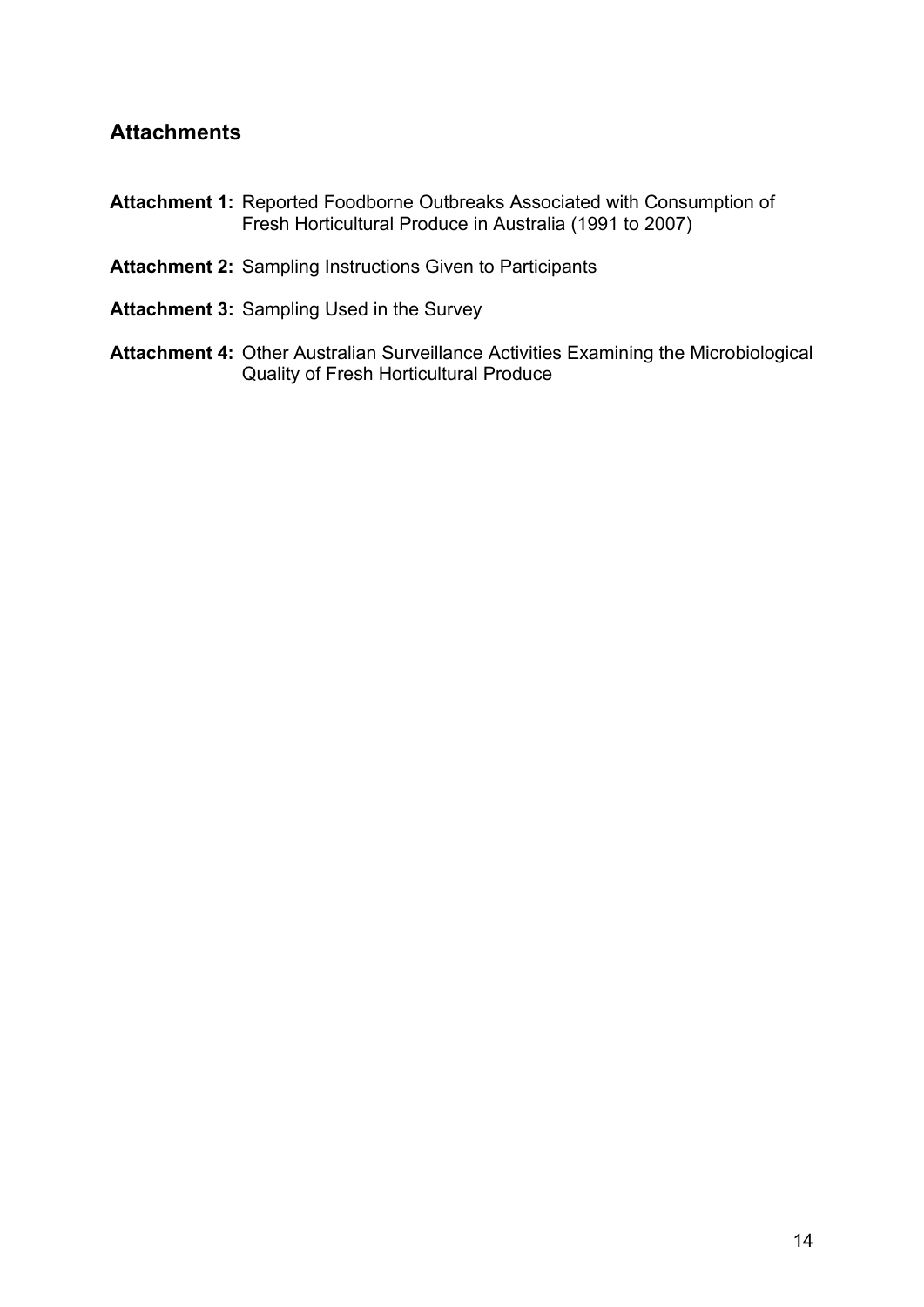## *Attachment 1: Reported Foodborne Outbreaks Associated with Consumption of Fresh Horticultural Produce in Australia (1991 to 2007)*

| Year          | <b>Product</b>                              | <b>Pathogen</b>           | <b>Cases</b><br>(death) | Location        | <b>Contributing factor</b>                                                                                      | <b>Reference</b>                                                                         |
|---------------|---------------------------------------------|---------------------------|-------------------------|-----------------|-----------------------------------------------------------------------------------------------------------------|------------------------------------------------------------------------------------------|
| 1991          | Orange Juice                                | Norwalk-like virus        | >4000                   | Multi-state     | Unpasteurised, suspect<br>plumbing connections                                                                  | (Food Science Australia and<br>Minter Ellison Consulting, 2002;<br>Lester et al., 1991)) |
| 1995          | Cucumber                                    | Campylobacter spp.        | 78                      | <b>SA</b>       | Cross contamination, self-serve<br>salad bar                                                                    | (Kirk et al., 1997)                                                                      |
| 1997-<br>1999 | Fruit salad                                 | L. monocytogenes          | 9(6)                    | <b>NSW</b>      |                                                                                                                 | (NSW Health, 2000)                                                                       |
| 1998          | Cold salad                                  | Unknown                   | 26                      | <b>NSW</b>      |                                                                                                                 | (Food Science Australia and<br>Minter Ellison Consulting, 2002)                          |
| 1998          | Salad                                       | Unknown                   | 29                      | <b>NSW</b>      | Salad not refrigerated, poor<br>hygiene, food handler ill                                                       | (Food Science Australia and<br>Minter Ellison Consulting, 2002)                          |
| 1998          | Semi-dried<br>tomatoes with<br>fresh garlic | S. Virchow PT8            | 32(1)                   | <b>NSW</b>      | Fresh garlic imported from<br>China, tomatoes dried at a<br>temperature inadequate for<br>Salmonella activation | (Bennett et al., 2003)                                                                   |
| 1999          | Orange juice                                | S. Typhimurium PT 135a    | $\overline{533}$        | Multi-state     | Unpasteurised                                                                                                   | (Anon, 1999; Food Science<br><b>Australia and Minter Ellison</b><br>Consulting, 2002)    |
| 2001          | Lettuce                                     | S. Bovismorbificans PT 32 | 36                      | <b>QLD</b>      | Contaminated lettuce shredder                                                                                   | (Stafford, 2002)                                                                         |
| 2004          | Red onions<br>(sliced)                      | S. Typhimurium 12a        | 28                      | <b>VIC</b>      |                                                                                                                 | (OzFoodNet, 2004)                                                                        |
| 2005-<br>2006 | Alfalfa                                     | S. Oranienburg            | 126                     | <b>WA</b>       |                                                                                                                 | (OzFoodNet, 2006)                                                                        |
| 2006          | Bean shoots<br>(suspected)                  | S. Saintpaul              | 11                      | <b>VIC</b>      |                                                                                                                 | (OzFoodNet, 2006)                                                                        |
| 2006          | Alfalfa                                     | S. Oranienburg            | $\overline{15}$         | $\overline{VC}$ |                                                                                                                 | (OzFoodNet, 2007)                                                                        |
| 2006          | Cantaloupe                                  | S. Saintpaul              | 79                      | Multi-state     |                                                                                                                 | (Munnoch et al., 2009,<br>OzFoodNet, 2007))                                              |
| 2006          | Paw paw                                     | S. Litchfield             | 17                      | Multi-state     |                                                                                                                 | (OzFoodNet, 2007)                                                                        |
| 2007          | Baby corn                                   | Shigella sonnei           | 55                      | QLD             | Imported from Thailand                                                                                          | (Lewis et al., 2009)                                                                     |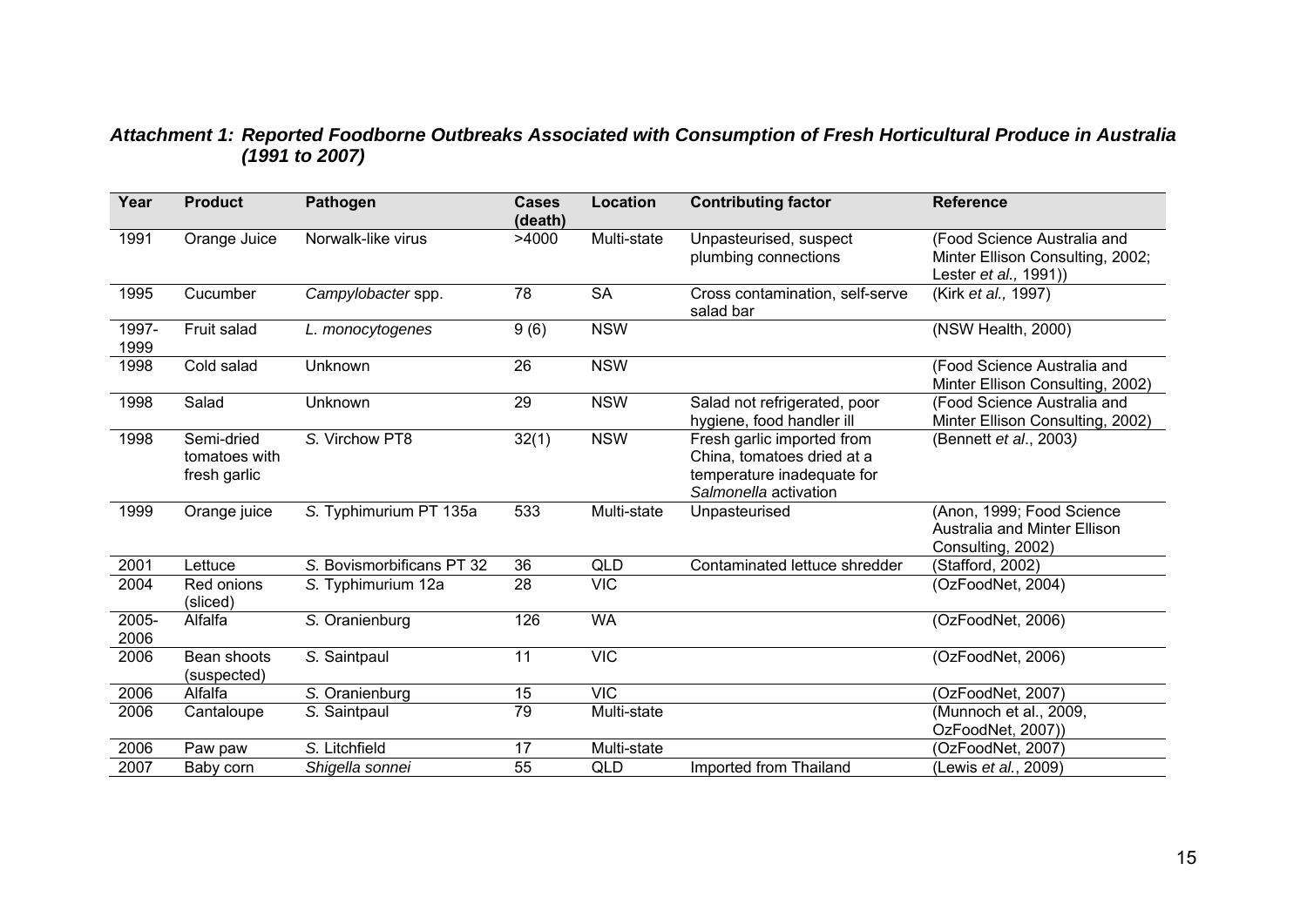## **References**

Anon. (1999) Salmonellosis outbreak, South Australia. *Commun Dis Intell* 23(3):73.

Bennett, C.M., Dalton, C., Beers-Deeble, M., Milazzo, A., Kraa, E., Davos, D., Puech, M., Tan, A. and Heuzenroeder, M.W. (2003) Fresh garlic: A possible vehicle for *Salmonella* Virchow. *Epidemiol Infect*  131:1041-1048.

Food Science Australia and Minter Ellison Consulting (2002) *National Risk Validation Project.* 

Kirk, M., Waddell, R. Dalton, C., Creaser, A. and Rose, N. (1997) A prolonged outbreak of *Campylobacter* infection at a training facility. *Communicable Diseases Surveillance* 21(5):57-61.

Lester, R., Stewart, T., Carrie, J., Ng, S. and Taylor, R. (1991) Air travel-associated gastroenteritis outbreak, August 1991. *Commun Dis Intell* 15(17):292-293.

Lewis, H.C., Ethelberg, S., Olsen, K.E.P., Nielsen, E.M., Lisby, M., Madsen, S.B., Boel, J., Stafford, R., Kirk, M., Smith, H.V., Tikumrum, S., Wisetrojana, A., Bangtrakulnonth, A., Vithayarungruangsri, J., Siriarayaporn, P., Ungchusak, K., Bishop, J. and Molbak, K. (2009) Outbreaks of *Shigella sonnei* infections in Denmark and Australia linked to consumption of imported raw baby corn. *Epidemiol Infect*  137:326-334.

Munnoch, S.A., Ward, K., Sheridan, S., Fitzsimmons, G.J., Shadbolt, C.T., Piispanen, J.P., Wang, Q., Ward, T.J., Worgan, T.L.M., Oxenford, C., Musto, J.A., McAnulty, J., and Durrheim, D.N. (2009) A multi-state outbreak of *Salmonella* Saintpaul in Australian associated with cantaloupe consumption. *Epidemiol Infect* 137:367-374.

NSW Health (2000) Infectious diseases, NSW: March 2000. *NSW Public Health Bulletin* 11(3):41-43.

OzFoodNet (2004) OzFoodNet: Enhancing foodborne disease surveillance across Australia. Quarterly report, April to June 2004. *Commun Dis Intell* 28(3):401-405.

OzFoodNet (2006) OzFoodNet: Quarterly report, 1January to 31 March 2006. *Commun Dis Intell* 30(2):228-232.

OzFoodNet (2007) Monitoring the incidence and causes of diseases potentially transmitted by food in Australia: Annual report of the OzFoodNet Network, 2006. *Commun Dis Intell* 31(4)345-365.

Stafford, R.J. (2002) A statewide outbreak of *Salmonella* Bovismorbificans phage type 32 infection in Queensland. *Commun Dis Intell* 26(4):568-573.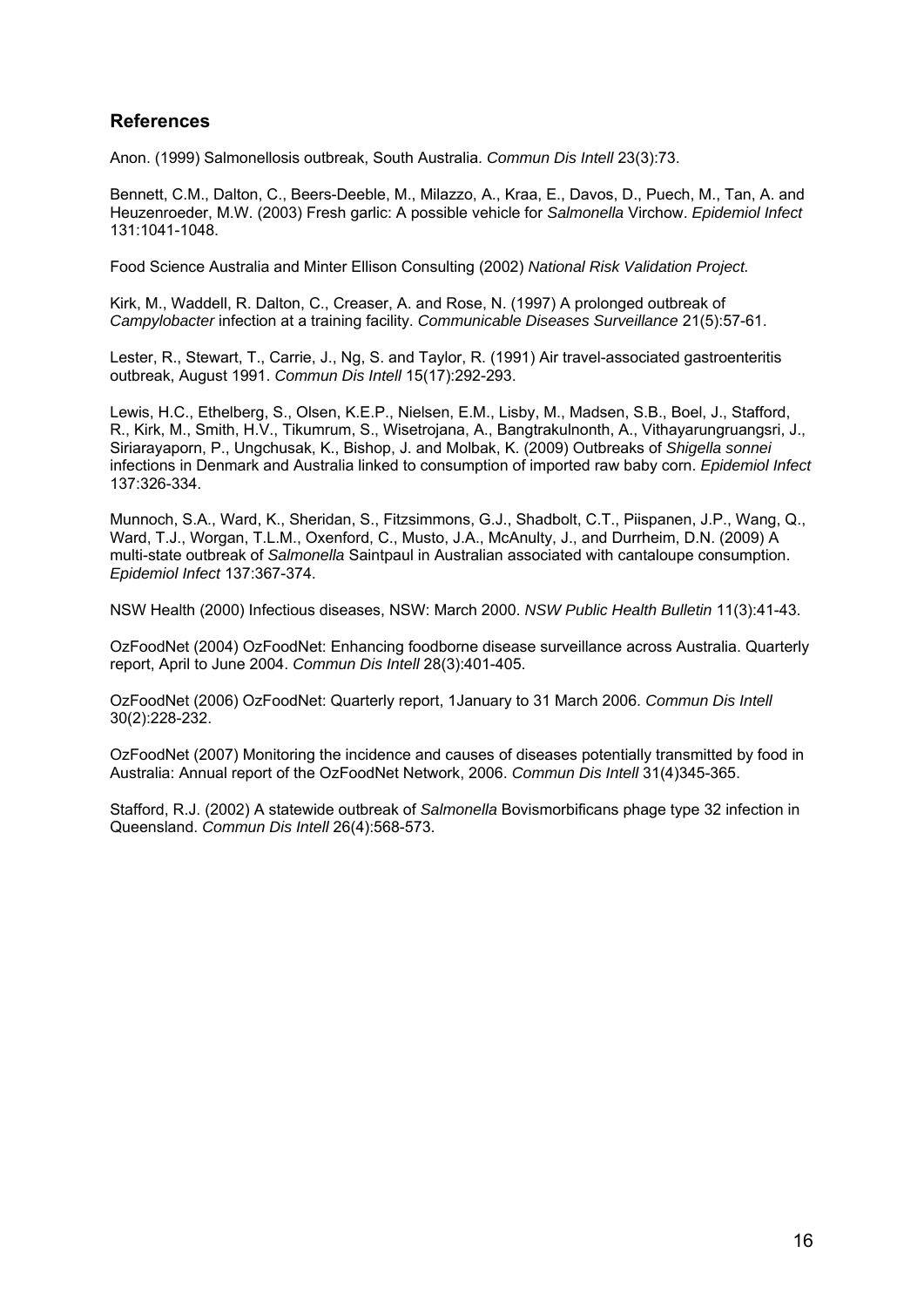# *Attachment 2: Sampling Instructions Given to Participants*

| <b>SEED SPROUT</b>  |                                                               |                                                                                       |                                                             |              |  |  |
|---------------------|---------------------------------------------------------------|---------------------------------------------------------------------------------------|-------------------------------------------------------------|--------------|--|--|
| <b>Jurisdiction</b> | <b>Sampling Point 1</b><br>(The seed harvested)<br>Sample no. | <b>Sampling Point 2</b><br>(The sprout at end of<br>production process)<br>Sample no. | <b>Sampling Point 3</b><br>(Sprout at retail)<br>Sample no. | <b>Total</b> |  |  |
| Qld                 | 24 (8 x 3 varieties)                                          | 18 (6 x 3 varieties)                                                                  | 18 (6 x 3 varieties)                                        | 60           |  |  |
| <b>NSW</b>          | 12 (4 $\times$ 3 varieties)                                   | 9 (3 x 3 varieties)                                                                   | 9 (3 x 3 varieties)                                         | 30           |  |  |
| Vic                 | 12 (4 $\times$ 3 varieties)                                   | 15 ( $5 \times 3$ varieties)                                                          | 12 (4 $\times$ 3 varieties)                                 | 39           |  |  |
| <b>SA</b>           | 12 (4 $\times$ 3 varieties)                                   | 15 (5 $\times$ 3 varieties)                                                           | 12 (4 $\times$ 3 varieties)                                 | 39           |  |  |
| <b>ACT</b>          | NA (Not Available)                                            | <b>NA</b>                                                                             | 18 (6 x 3 varieties)                                        | 18           |  |  |
| <b>NT</b>           | <b>NA</b>                                                     | <b>NA</b>                                                                             | 24 (8 x 3 varieties)                                        | 24           |  |  |
| Tas                 | <b>NA</b>                                                     | <b>NA</b>                                                                             | 15 ( $5 \times 3$ varieties)                                | 15           |  |  |
| <b>Total</b>        | 60                                                            | 57                                                                                    | 108                                                         | 225          |  |  |

# **Proposed sampling plan for the horticulture survey**

| <b>WHOLE LETTUCE</b> |                              |                                   |                                     |              |  |  |  |
|----------------------|------------------------------|-----------------------------------|-------------------------------------|--------------|--|--|--|
| <b>Jurisdiction</b>  | <b>Sampling Point 1</b>      | <b>Sampling Point 2</b>           | <b>Sampling Point 3</b>             | <b>Total</b> |  |  |  |
|                      | (lettuce in the field)       | (lettuce at the farm gate)        | (lettuce at retail)                 |              |  |  |  |
|                      | Sample no.                   | Sample no.                        | Sample no.                          |              |  |  |  |
| Qld                  | 9 (3 x 3 varieties)          | $6(2 \times 3 \text{ varieties})$ | $6(2 \times 3 \text{ varieties})$   | 21           |  |  |  |
| <b>NSW</b>           | 27 ( $9 \times 3$ varieties) | 24 (8 x 3 varieties)              | 24 $(8 \times 3$ varieties)         | 75           |  |  |  |
| Vic                  | 12 (4 $\times$ 3 varieties)  | 15 $(5 \times 3$ varieties)       | 12 (4 $\times$ 3 varieties)         | 39           |  |  |  |
| <b>SA</b>            | 9 (3 x 3 varieties)          | 9 (3 x 3 varieties)               | 12 (4 $\times$ 3 varieties)         | 30           |  |  |  |
| <b>ACT</b>           | NA.                          | ΝA                                | 21 $(7 \times 3 \text{ varieties})$ | 21           |  |  |  |
| <b>NT</b>            | 9 (3 x 3 varieties)          |                                   | $6(2 \times 3 \text{ varieties})$   | 15           |  |  |  |
| Tas                  | 12 (4 $\times$ 3 varieties)  | 6 (2 x 3 varieties)               | 6 (2 x 3 varieties)                 | 24           |  |  |  |
| <b>Total</b>         | 78                           | 60                                | 87                                  | 225          |  |  |  |

| <b>FRESH HERB - PARSLEY</b> |                                                                 |                                                                     |                                                              |              |  |  |  |
|-----------------------------|-----------------------------------------------------------------|---------------------------------------------------------------------|--------------------------------------------------------------|--------------|--|--|--|
| <b>Jurisdiction</b>         | <b>Sampling Point 1</b><br>(parsley in the field)<br>Sample no. | <b>Sampling Point 2</b><br>(parsley at the farm gate)<br>Sample no. | <b>Sampling Point 3</b><br>(parsley at retail)<br>Sample no. | <b>Total</b> |  |  |  |
| Qld                         | <b>NA</b>                                                       | <b>NA</b>                                                           | 12                                                           | 12           |  |  |  |
| <b>NSW</b>                  |                                                                 | 3                                                                   |                                                              |              |  |  |  |
| Vic                         |                                                                 | 8                                                                   | 8                                                            | 24           |  |  |  |
| <b>SA</b>                   | <b>NA</b>                                                       | <b>NA</b>                                                           |                                                              |              |  |  |  |
| <b>ACT</b>                  | <b>NA</b>                                                       | <b>NA</b>                                                           | 12                                                           | 12           |  |  |  |
| <b>NT</b>                   |                                                                 | 3                                                                   | 3                                                            |              |  |  |  |
| Tas                         |                                                                 | 3                                                                   | 3                                                            | 9            |  |  |  |
| <b>Total</b>                |                                                                 | 17                                                                  | 41                                                           | 75           |  |  |  |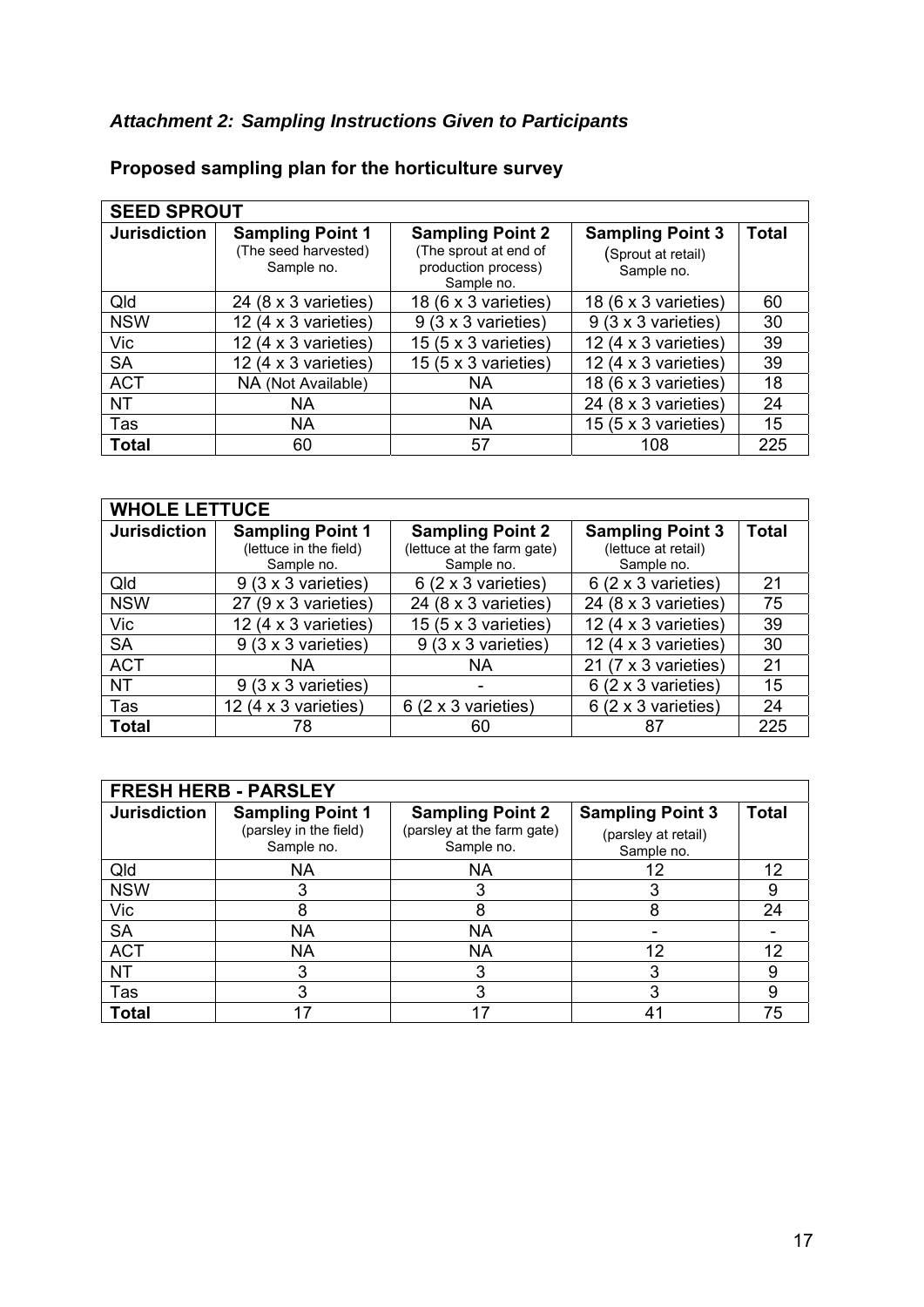| <b>FRESH STRAWBERRIES</b> |                                                                      |                                                                      |                                                                   |                |  |  |  |
|---------------------------|----------------------------------------------------------------------|----------------------------------------------------------------------|-------------------------------------------------------------------|----------------|--|--|--|
| <b>Jurisdiction</b>       | <b>Sampling Point 1</b><br>(strawberries in the field)<br>Sample no. | <b>Sampling Point 2</b><br>(strawberries at farm gate)<br>Sample no. | <b>Sampling Point 3</b><br>(strawberries at retail)<br>Sample no. | <b>Total</b>   |  |  |  |
| Qld                       |                                                                      |                                                                      |                                                                   | 2 <sup>1</sup> |  |  |  |
| <b>NSW</b>                |                                                                      | 3                                                                    | 3                                                                 | 9              |  |  |  |
| Vic                       |                                                                      | 5                                                                    | 8                                                                 |                |  |  |  |
| <b>SA</b>                 |                                                                      |                                                                      | 14                                                                | 28             |  |  |  |
| <b>ACT</b>                | <b>NA</b>                                                            | <b>NA</b>                                                            |                                                                   |                |  |  |  |
| <b>NT</b>                 | <b>NA</b>                                                            | NA                                                                   |                                                                   |                |  |  |  |
| Tas                       |                                                                      |                                                                      |                                                                   |                |  |  |  |
| <b>Total</b>              | 20                                                                   | 21                                                                   | 34                                                                | 75             |  |  |  |

#### **Key:**

NA Not available

Not to be tested

#### **Instructions given to participants:**

The sampling plan above outlines the proposed sample collection for jurisdictions involved in the Horticulture Survey. There are 3 separate sampling points at which samples should be collected. These sampling points are not consistent for each horticulture item. i.e. sampling point 1 and 2 for seed sprouts are not consistent with the sampling points for the three other produce items.

Each sample number in the above table represents the number of samples that need to be collected for each produce variety. Jurisdictions will be required to collect **3** different varieties for each sample number for **seed sprouts and whole lettuce only (identified by x 3 varieties in the table above). Jurisdictions will only need 1 variety for parsley and also for strawberries**.

e.g. For Qld at Sampling Point 1: Qld will be required to collect 8 samples from 3 different seed sprout varieties. This equates to 24 samples.

Microbiological tests will need to be performed on each sample from each variety of produce at each sampling point. i.e. each **sample** of seed sprouts purchased at sampling point 1 from Qld will need to be tested for all five microorganisms. (= 8 samples x 3 varieties x 5 micro-organisms = 120). The proposed microorganism tests to be tested for at each sampling point, in order of priority are:

- **1.** *E. coli*
- **2.** *Salmonella* **spp (down to serovar)**
- **3.** *L. monocytogenes*
- **4. EHEC**
- **5. Total Plate Count**

\*: The five microbiological tests above represent the minimal number of microbiological tests in the survey. The actual number of microbiological tests is estimated to be twice the number indicated above due to the likely analysis of *E. coli*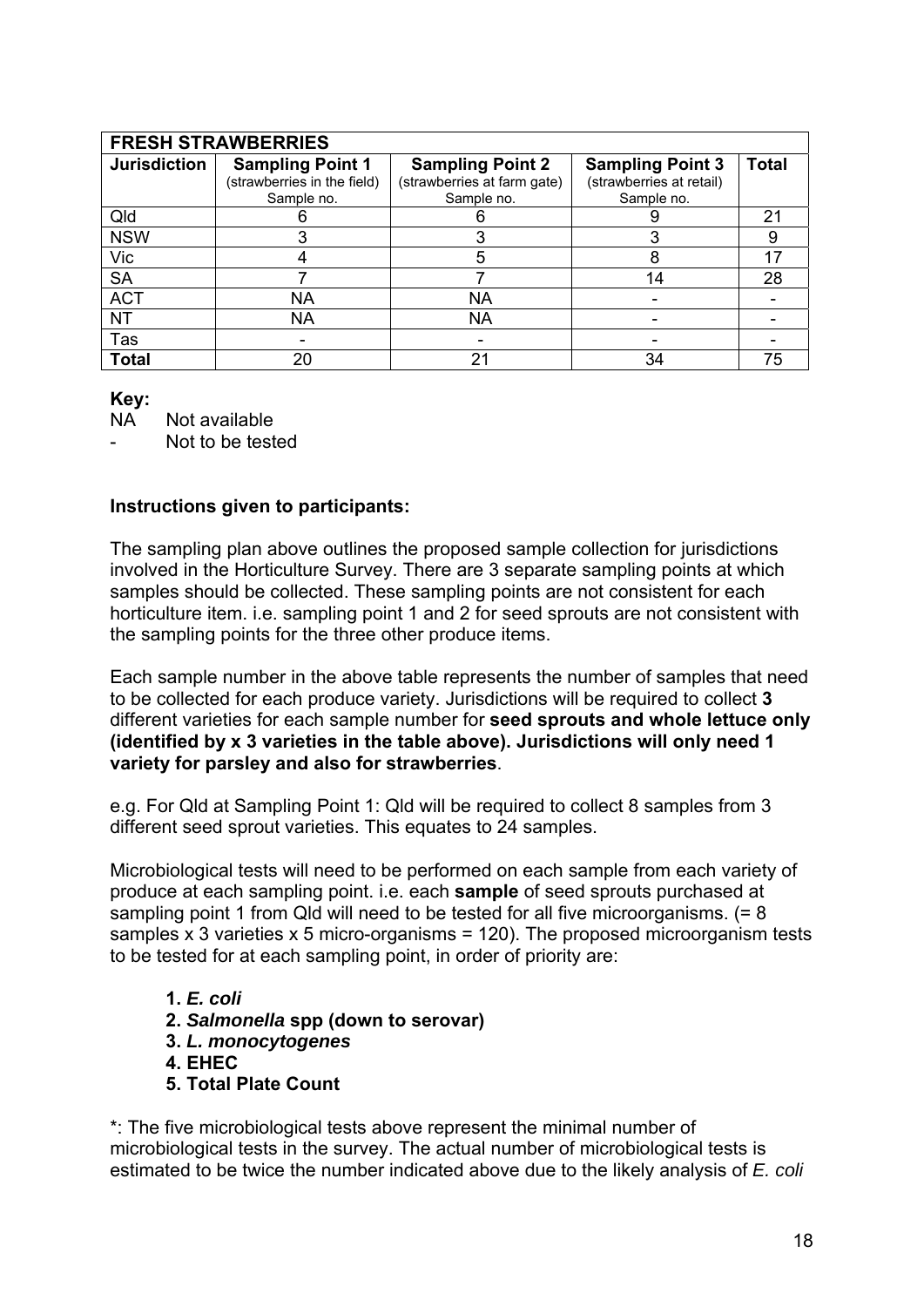O157:H7 and *E. coli* O111:H<sup>-</sup> under EHEC and *Salmonella* analysis down to serovars.

For sampling point 3, 'at retail', it is advised that jurisdictions collect samples that are both imported and domestically produced. This will allow for the comparison of microorganisms, where applicable, between Australian grown and internationally grown produce items.

Where possible, it would also be advantageous for jurisdictions that have to sample the same produce item over all 3 sampling points, that the **same** sample batch be followed through all sampling points. This will hopefully make it possible to determine where contamination of microorganisms is occurring.

Also, please try to ensure that retail samples are purchased in as many different stores/markets as possible.

Collection, transport, storage and handling of samples need to ensure cross contamination is minimised. Disposable plastic gloves and disposable breathable or perforated plastic bags must be used in sample collection. Bare hand should not be in contact with the samples. Samples collected and stored in sample bags need to be placed in an esky where the temperature is kept below 7 degree C at the sample collection and during sample transport. Once transported to a laboratory or storage place, samples should be stored in a refrigerated environment with temperature maintained as close to 0 degree C as possible. Contaminated due to condensation should be avoided during transport and storage. The duration of sample storage between sample collection and actual analysis should be minimised to less than 5 days.

The following information is useful as part of the instruction to sample collectors and laboratory personnel:

#### **Considerations when examining raw fruits and vegetables for the presence and populations of pathogenic microorganisms (FDA):**

- Procedure for sampling
- **EXEDENT Location of source (field, packing shed, processing plant, retail location, food** service, home)
- Number and size of samples
- Distribution of samples in test lot
- **Protection of samples for transport to laboratory**
- Handling samples between collection and analysis
- **Protection against cross-contamination**
- **F** Temperature between selection and analysis of sample
- **Time between selection and analysis of samples**
- Processing samples
- Weight or number of pieces to represent samples
- Area or portion to be tested (whole piece, skin only, diced, cut)
- Selection of wash fluid or diluent
- Ratio of produce to wash fluid or diluent
- **EXTERUTE:** Temperature of produce and wash fluid or diluent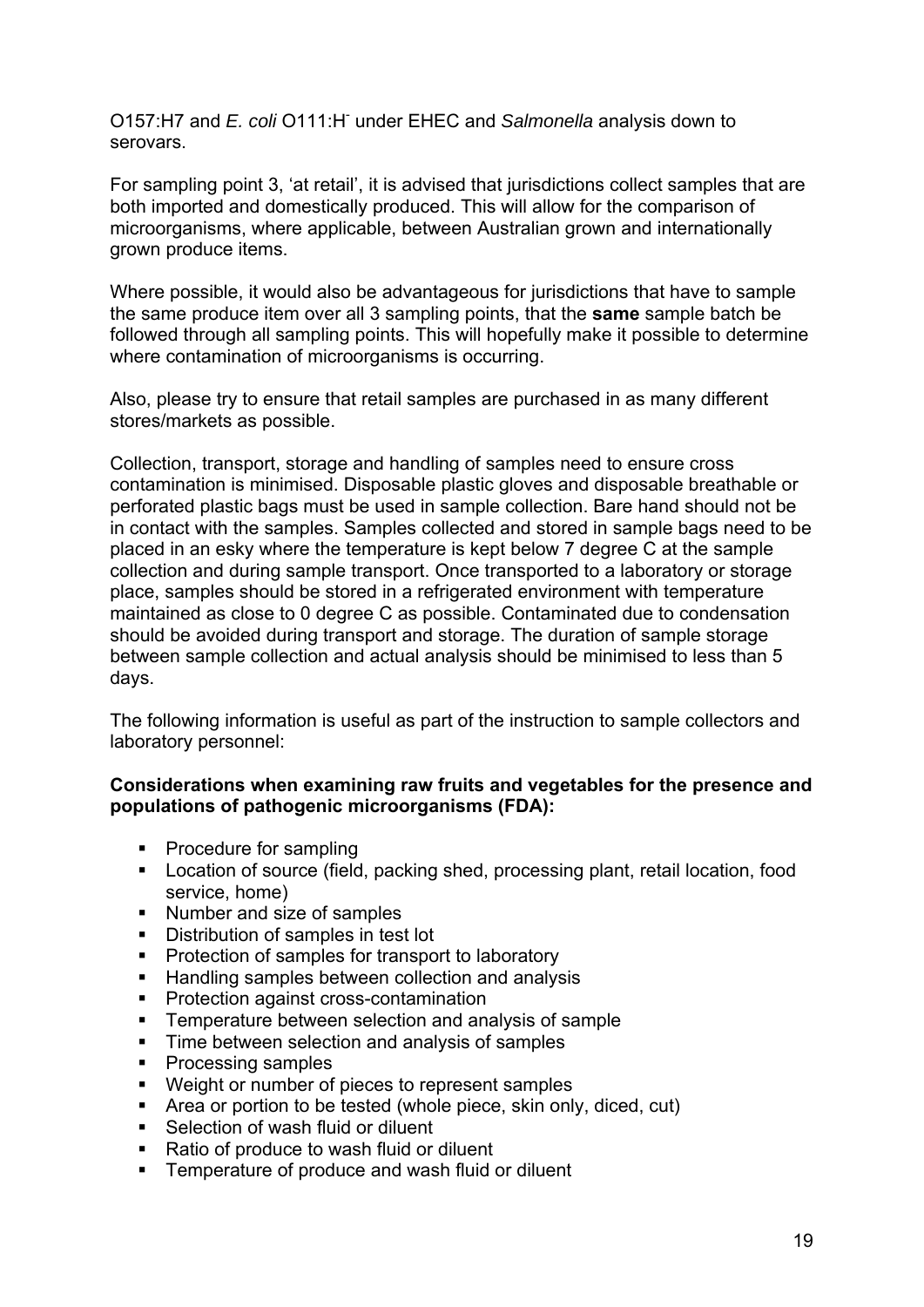- Soaked or not soaked before processing
- Type of processing (washing, rubbing, stomaching, homogenizing, macerating, blending)
- Time of processing
- **Culturing techniques**
- **Enrichment and/or direct plating**
- **Composition and volume of enrichment broth**
- **Composition of direct plating medium**
- **Pour-plate or surface plate Incubation temperature and time**
- **Confirmation procedures**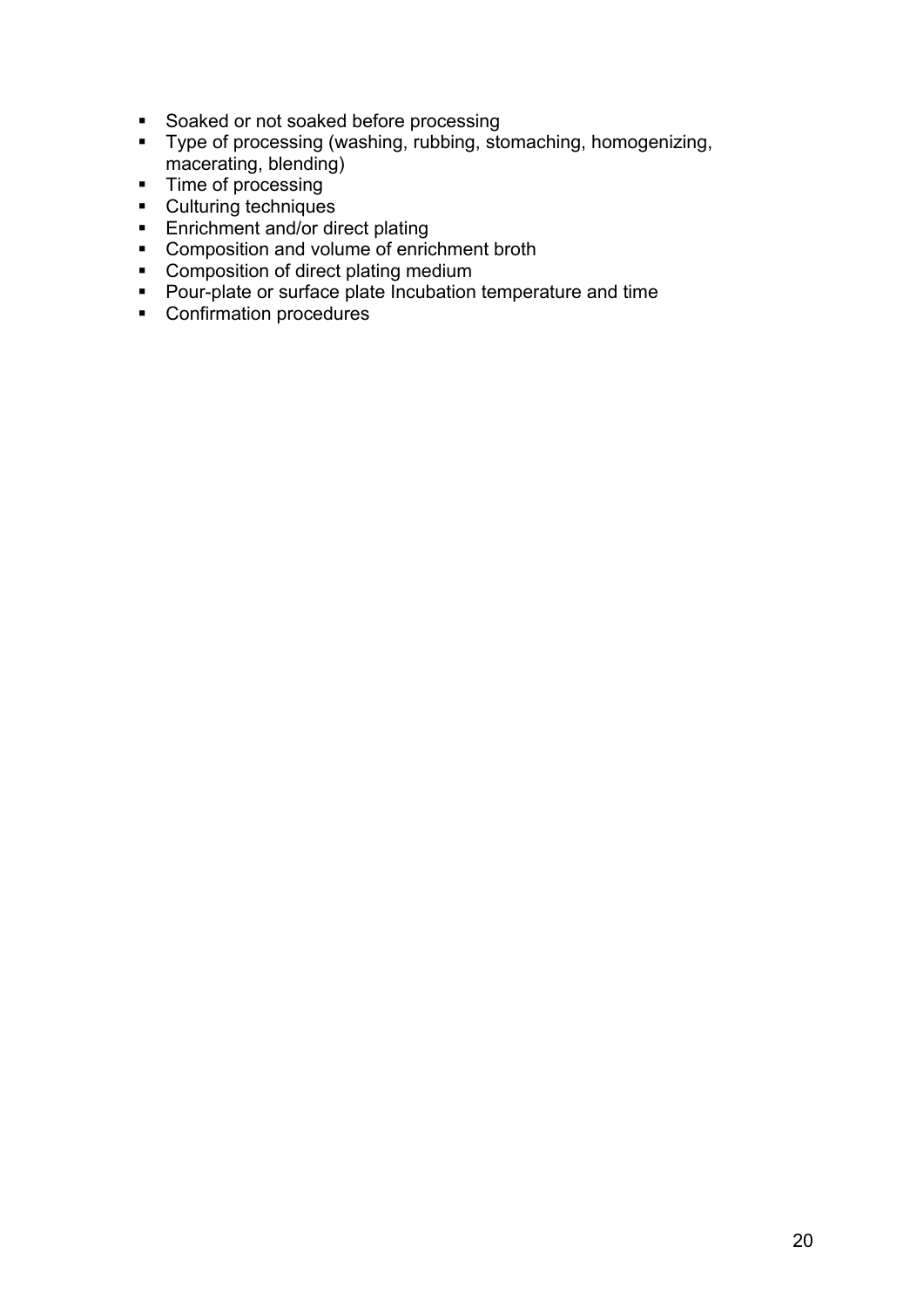## **The following analytical test methods are recommended for the survey:**

## **1. E. coli**

AS 5013.15-2004 Food microbiology - microbiology - General guidance for the enumeration of presumptive *Escherichia coli* - Most probable number technique

## *2. Salmonella* **spp.**

AS 5013.10-2004 Food microbiology - Microbiology of food and animal feeding stuffs - Horizontal method for the detection of *Salmonella* spp.

And

AS 5013.5-2004 Food microbiology - Microbiology of food and animal feeding stuffs - Horizontal method for the enumeration of microorganisms - Colony count technique at  $30^{\circ}$ C.

## *3. L. monocytogenes*

Detection and enumeration of *Listeria monocytogenes* in foods (Bacteriological Analytical Manual online) - US FDA and Centre for Food Safety & Applied Nutrition <http://www.cfsan.fda.gov/~ebam/bam-10.html>

Or

ISO 11290-2 Microbiology of food and animal feeding stuffs - Horizontal method for the detection and enumeration of *Listeria monocytogenes* - Part 2: Enumeration method

## **4. EHEC (***E. coli* **O157:H7 only)**

Diarrheagenic *Escherichia coli* (Bacteriological Analytical Manual online) - US FDA and Centre for Food Safety & Applied Nutrition http://www.cfsan.fda.gov/~ebam/bam-4.html

## **5. Total Plate Count**

AS 5013.1-2004 Food microbiology - Examination for specific organisms - Standard plate count,

And

AS 5013.5-2004 Food microbiology - Microbiology of food and animal feeding stuffs - Horizontal method for the enumeration of microorganisms - Colony count technique at  $30^{\circ}$ C.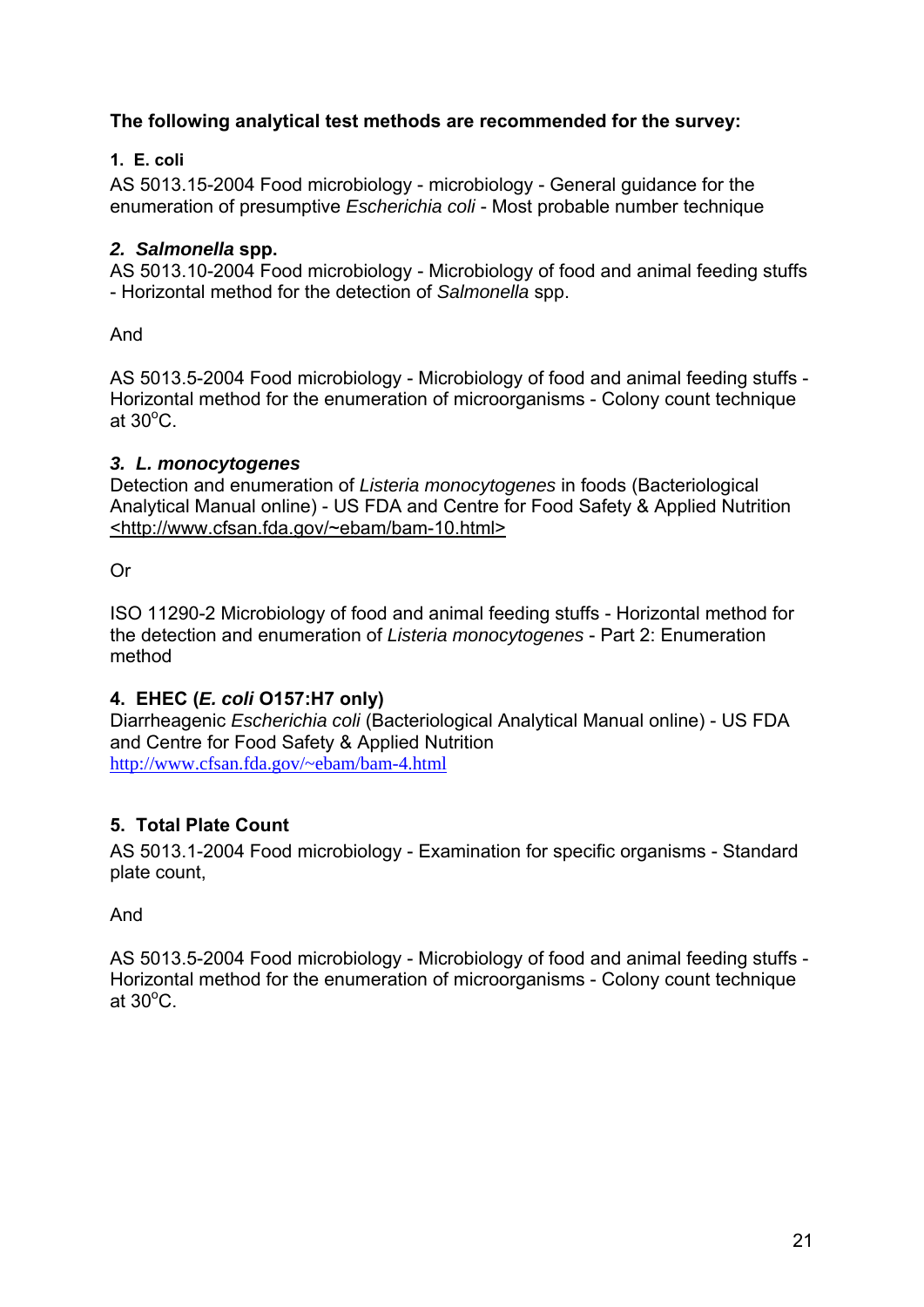



**Figure A: Collection of samples by state** 



**Figure B: Collection of samples by location**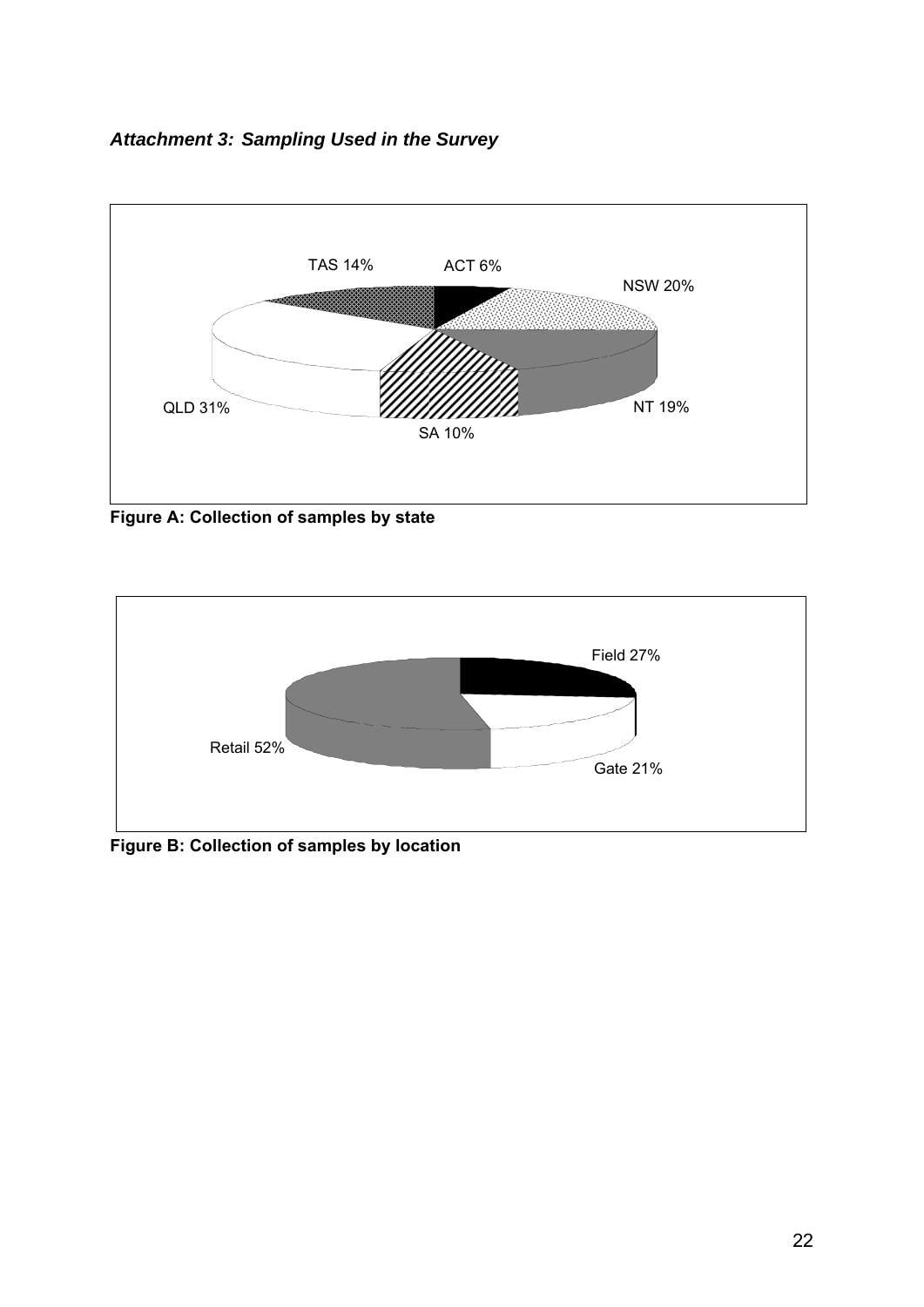#### *Attachment 4: Other Australian Surveillance Activities Examining the Microbiological Quality of Fresh Horticultural Produce*

| Year                                    | <b>Jurisdiction</b>                                  | <b>Subject of the survey</b>                                      | <b>Reference</b>                |
|-----------------------------------------|------------------------------------------------------|-------------------------------------------------------------------|---------------------------------|
| 2008                                    | <b>NSW Food Authority</b>                            | Microbiological quality of sprouts                                | (NSW Food Authority, 2008)      |
| 2007                                    | OzFoodNet - Northern<br>Territory                    | Food sampling at fresh produce markets                            | Personal communication          |
| 2007                                    | SA Department of<br>Health                           | Product sampling, including fresh produce                         | Personal communication          |
| 2006                                    | <b>NSW Food Authority</b>                            | Fresh cut microbiology survey                                     | Personal communication          |
| 2006                                    | VIC Department of<br>Health                          | Microbiological quality of salad vegetables                       | (DPI VIC, 2006)                 |
| 2005                                    | WA Department of<br>Health                           | Microbiological quality of retail fruit and vegetables            | (Department of Health WA, 2005) |
| Apr-Jun 2001                            | <b>ACT (ACT Health</b><br><b>Protection Service)</b> | Microbiological quality of seed sprouts                           | (Millard and Rockliff, 2001)    |
| Jan-Mar 2000                            | WA (WA Food<br>monitoring program)                   | Microbiological quality of sprouts                                | (Department of Health WA, 2002) |
| 1999                                    | Queensland (Food<br>watch Queensland)                | Microbiological quality of ready-to-eat fruit and vegetables      | (QLD Health, 1999)              |
| 1999                                    | Queensland (Food<br>watch Queensland)                | Salmonella in alfalfa sprouts and sprout seeds                    | (QLD Health, 1999)              |
| Jan-Jun 95<br>Oct-Dec 96<br>July-Sep 98 | <b>ACT (ACT Health</b><br>Protection Service)        | Microbial quality of self serve salad bars                        | (Millard, 1998)                 |
| Oct 97-May98                            |                                                      | Psychrotrophic bacterial pathogens in minimally processed lettuce | (Szabo et al 2000)              |